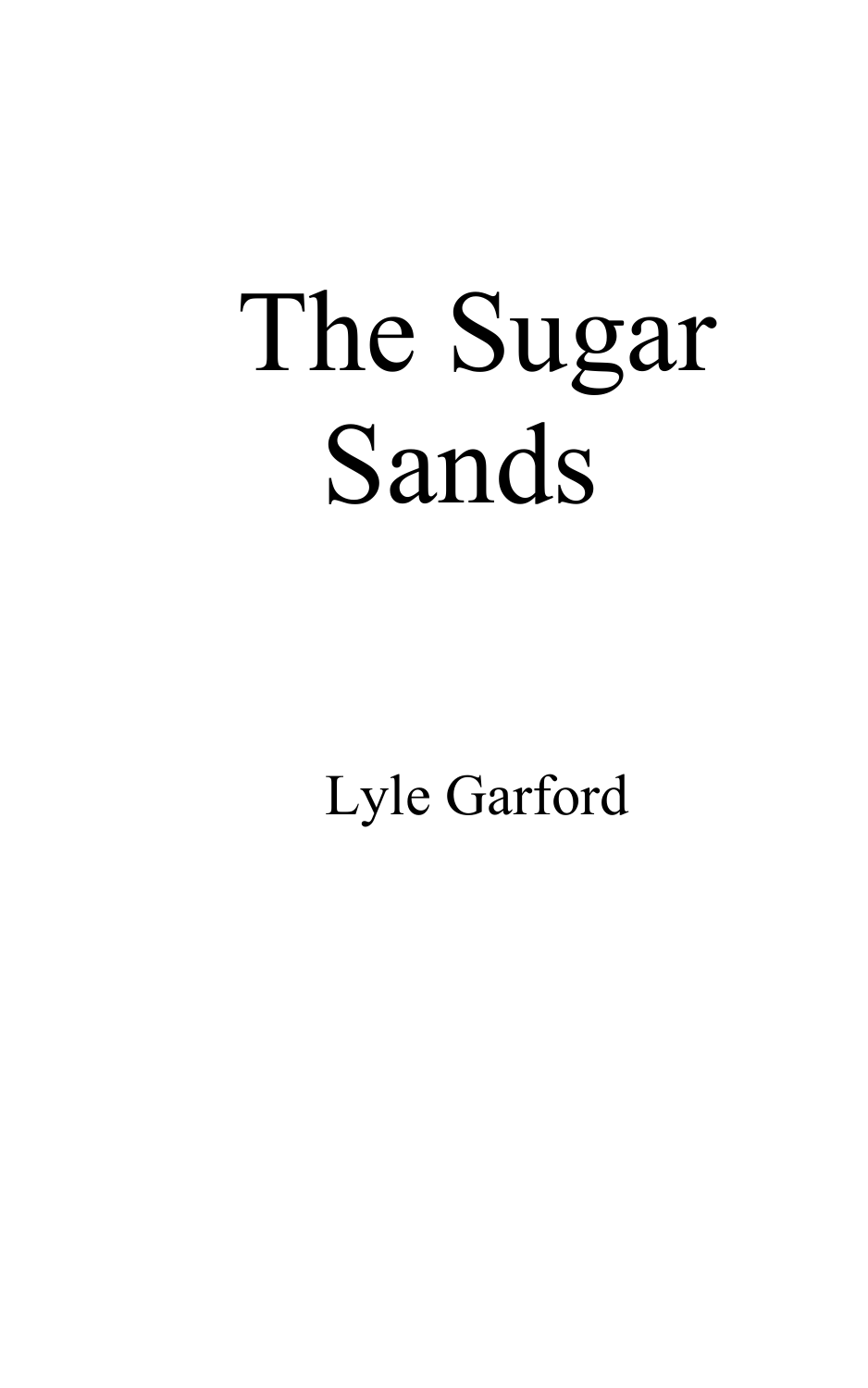The Sugar Sands

## Dedication

## This one is for Richard and Tracey and Shadow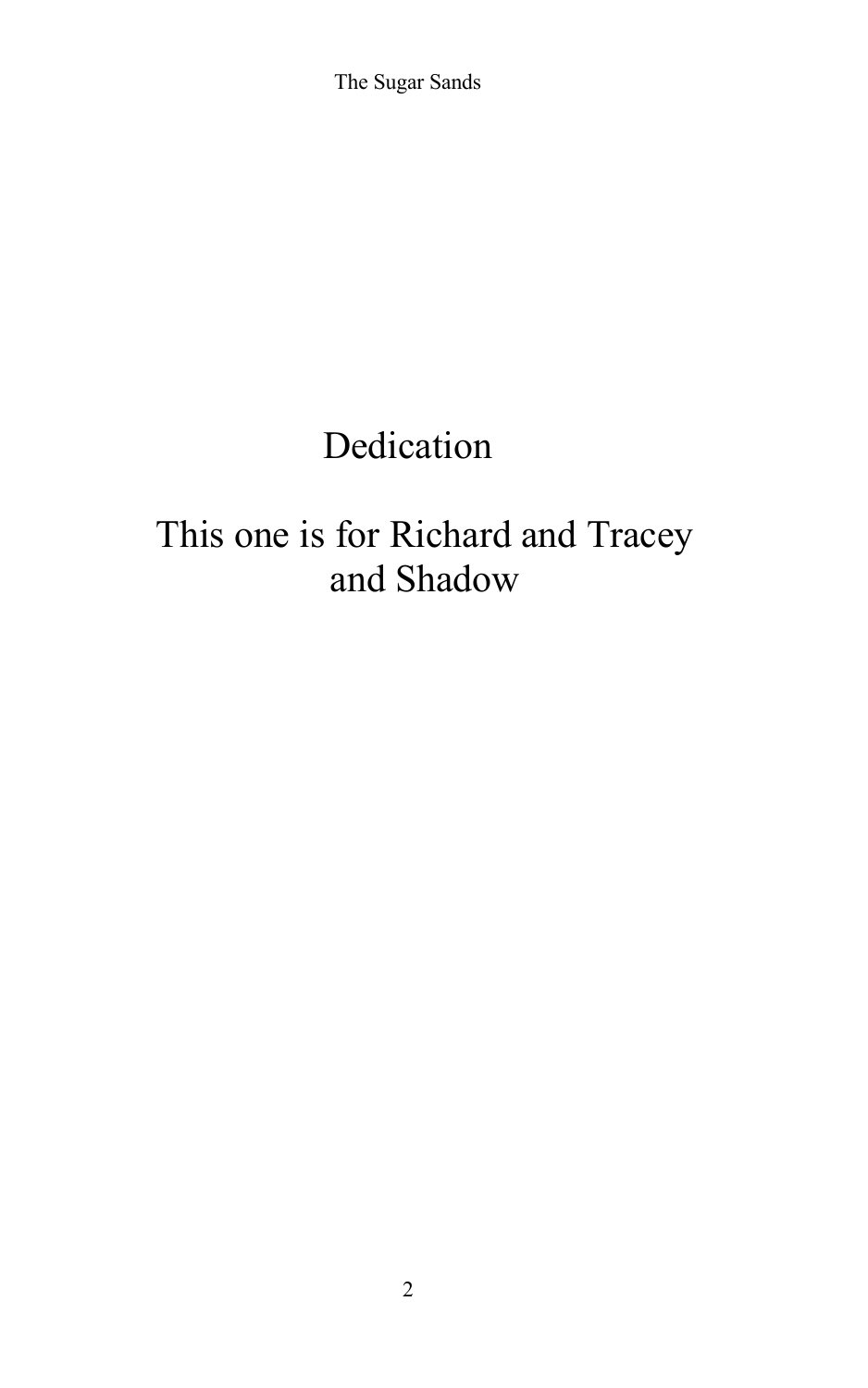Except where actual historical events and characters are being described for the storyline of this novel, all situations in this publication are fictitious and any resemblance to living persons is purely coincidental.

Copyright © 2021 by Lyle Garford

All rights reserved. No part of this book may be reproduced or transmitted in any form or by any means, electronic or mechanical, including photocopying, recording, or by an information storage and retrieval system, without permission in writing from the publisher.

Published by: Lyle Garford Vancouver, Canada Contact: lyle@lylegarford.com

ISBN 978-1-7772783-5-9

Cover photo by Dmitry Bruskov/Shutterstock.com

Book Design by Lyle Garford www.lylegarford.com

First Edition 2021 Print Edition available on Amazon and other retailers.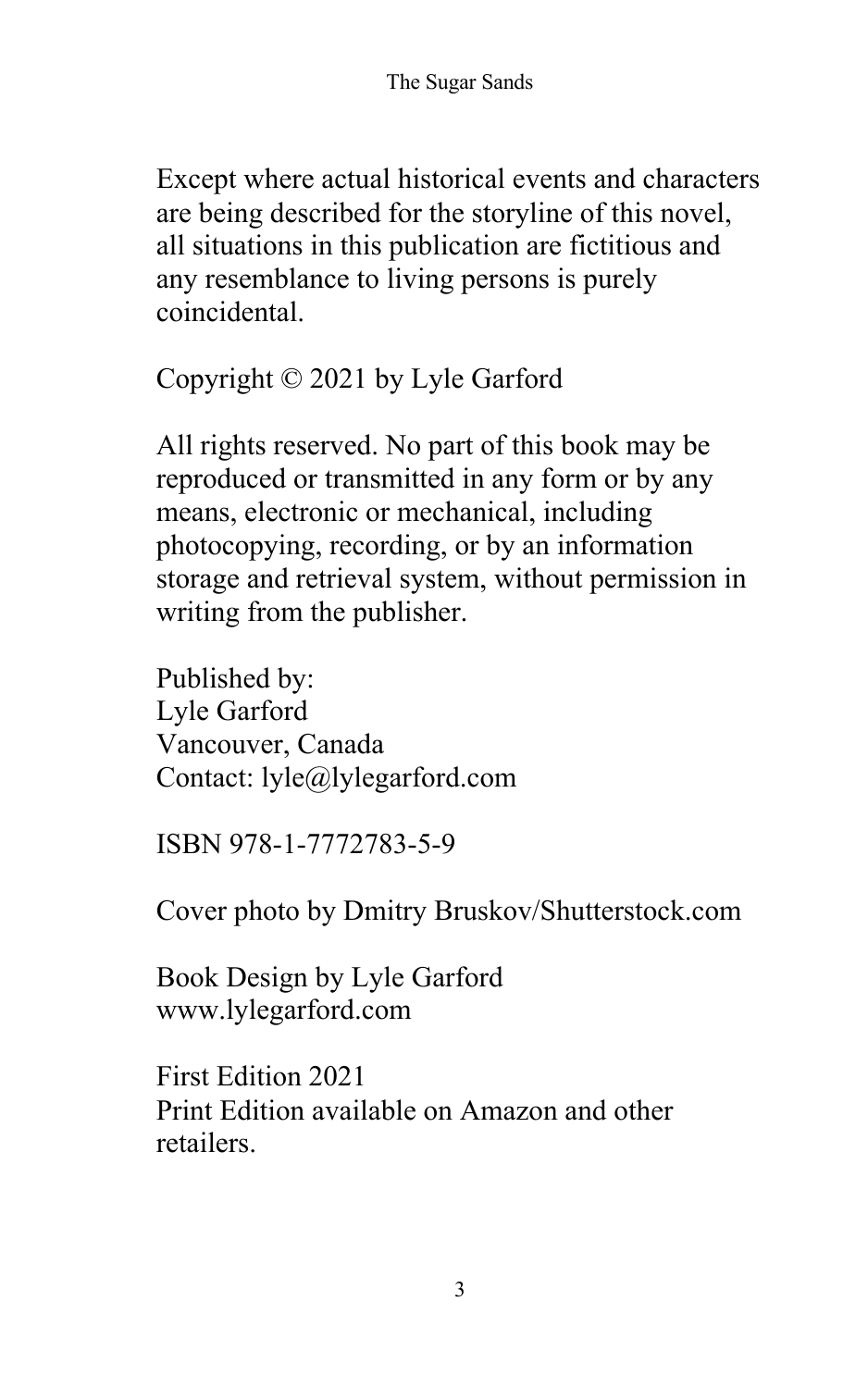Chapter One Barbados May/June 1772

The young British Royal Navy officer was standing at ease, staring out at the tranquil Caribbean waters of the broad sweep of Carlisle Bay, Barbados as it shimmered in the unseasonable heat of a late May afternoon. The deck of *HMS Wiltshire*, the small 28-gun Royal Navy frigate he was standing on, was rocking slightly from the light chop of the gentle waves rippling the surface of the bay, making a host of other Navy and merchant ships at anchor in the harbour do the same. In the distance he could make out tiny figures going about their business along the broad waterfront docks of Bridgetown, the capital of Barbados.

With little else to occupy him as he stood waiting, the officer's mind drifted to focus on the ongoing problem he faced in dealing with a pair of the more truculent members of his regular watch. The two men, Ralston and Hodges, were the newest and rawest members of the crew and neither of them wanted to be where they were. The Second Officer of *HMS Wiltshire* gave the barest shrug of acknowledgment when asked about their history.

"Not sure, Mr. Spence," said the officer. "I think they were given a choice of sweating in whatever stinking jail they were in here in Barbados or joining us. In any case, they are in the Navy now."

"I guessed as much, sir," said Lieutenant Owen Spence, the twenty-year-old Third Officer of *HMS Wiltshire*. "They don't seem to have any experience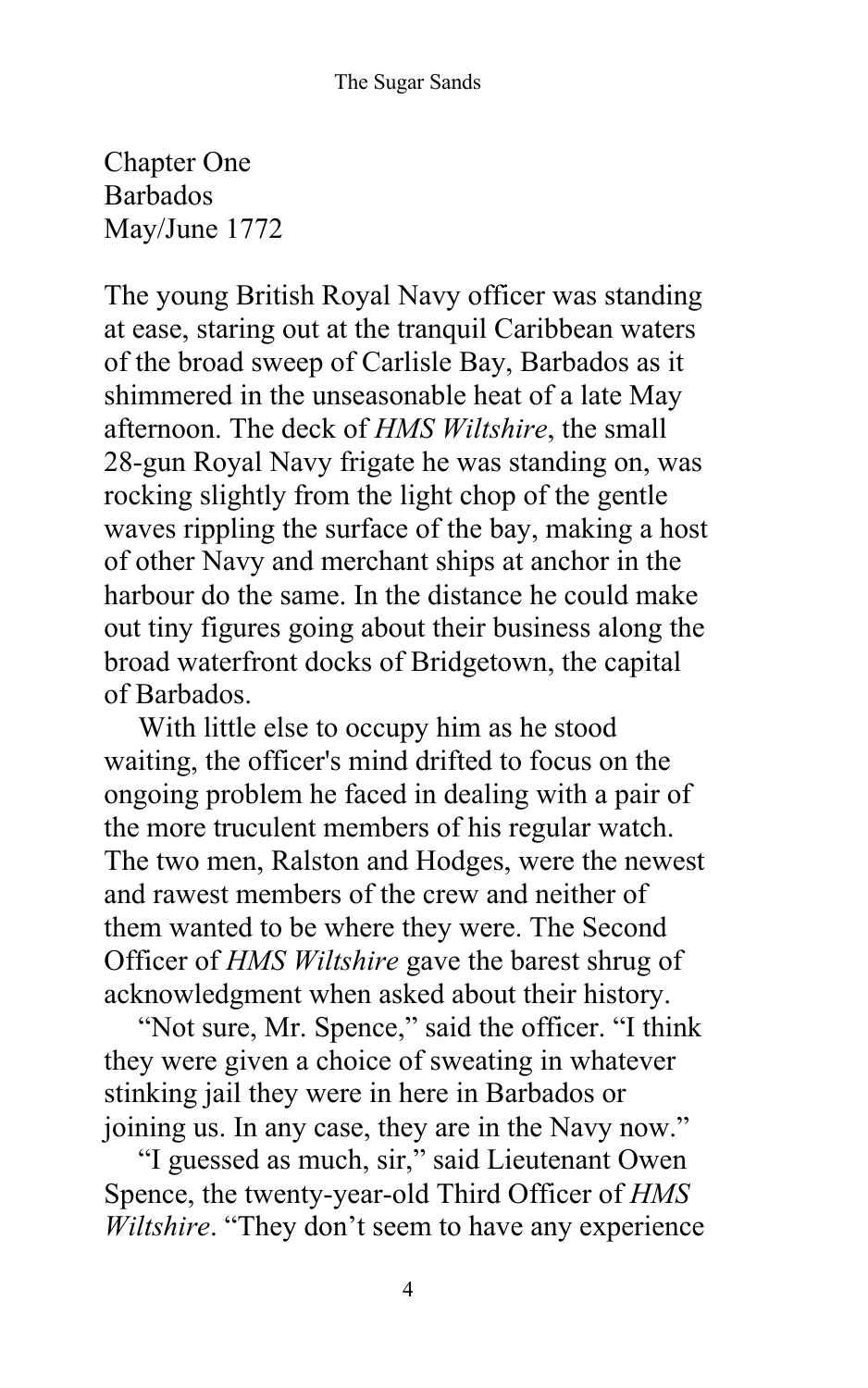with the sea, but I wanted to make sure of it. Well, we needed more men, and we take what we get. They will learn soon enough."

How to go about teaching them what they needed to know was the issue. An all too easy solution was to simply beat both submission and knowledge into them, whether they wanted it or not. Both men had already tasted the bosun's starter, a thick and stiff piece of rope with a chunk of lead embedded inside the tip to give added weight. The bosun's usual practice was to whip it hard across whatever part of their bodies were to hand and several occasions to do so arose in the week since these new men joined the ship.

The two men had already also witnessed far worse punishment delivered by the same bosun as he applied the lash to the back of another miscreant strung up on a grating. The minimum twelve lashes delivered created a cross hatched pattern of deep, painful stripes on the sailor's back. Both newcomers had watched the punishment in glowering silence.

None of this was new to Owen, for his family had sent him to sea when he was barely fourteen years old to serve in the Royal Navy as a midshipman. Having since served with a variety of different Royal Navy Officers above him, Owen long ago learned not everyone had the same style of leading their men. Many took the simple approach of using harsh discipline, even before any sign of trouble. On the opposite end of the spectrum a few actually strove to lead them willingly before resorting to the lash.

Owen thought of the latter approach as being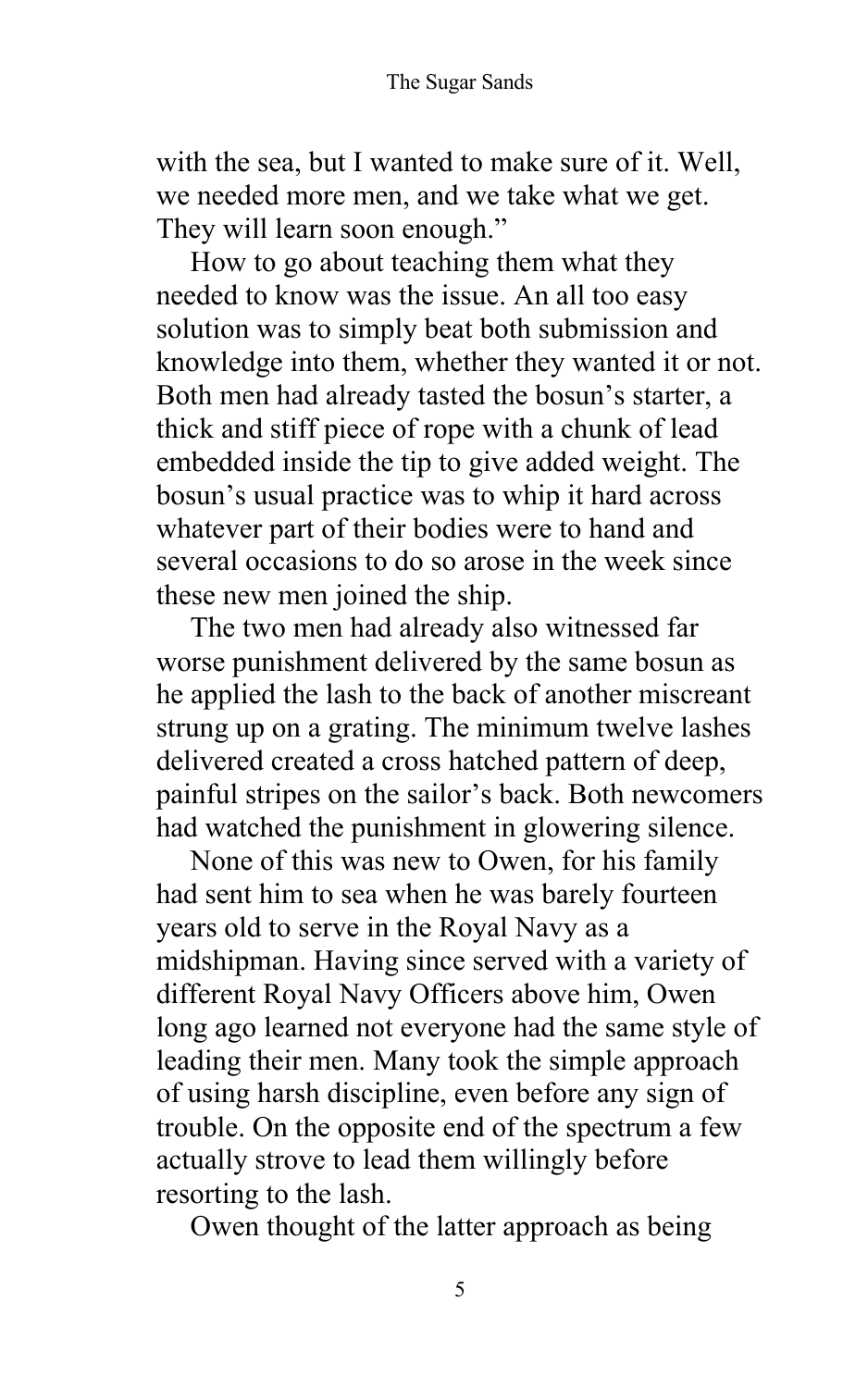both firm and fair in his dealings with the men and he preferred it. This usually meant finding a way to reach an understanding with them, helping them to realize he really was trying to be fair and their own best interests lay in cooperating with him.

More than a few sailors in past made the mistake of viewing this as a sign of weakness, but they soon learned what a lack of compliance would bring, for Owen had no qualms about showing how firm he could be. He preferred minor punishments such as stopping a sailor's grog ration for a day, but the lash was always waiting to be used. Several of the more obstinate ones over the years ended up being flogged as punishment because Owen put them on report.

Owen knew he was fortunate many of the senior officers on the three different ships he served on since joining the Navy leaned toward using the firm but fair approach to varying degrees. Owen learned over time by watching how they handled a host of different situations the best approach was to take slow but firm steps toward reaching an understanding with raw newcomers to the ship. His dedication to learning the skills necessary to sail any ship afloat combined with the growing confidence he could truly lead the men under him led to passing his examination for Lieutenant six months ago.

With his future seeming bright and boundless, the mundane reality of dealing yet again with two more raw recruits was not about to faze him. He well knew he would find a way through to these two men, sooner or later. The hardest part was to make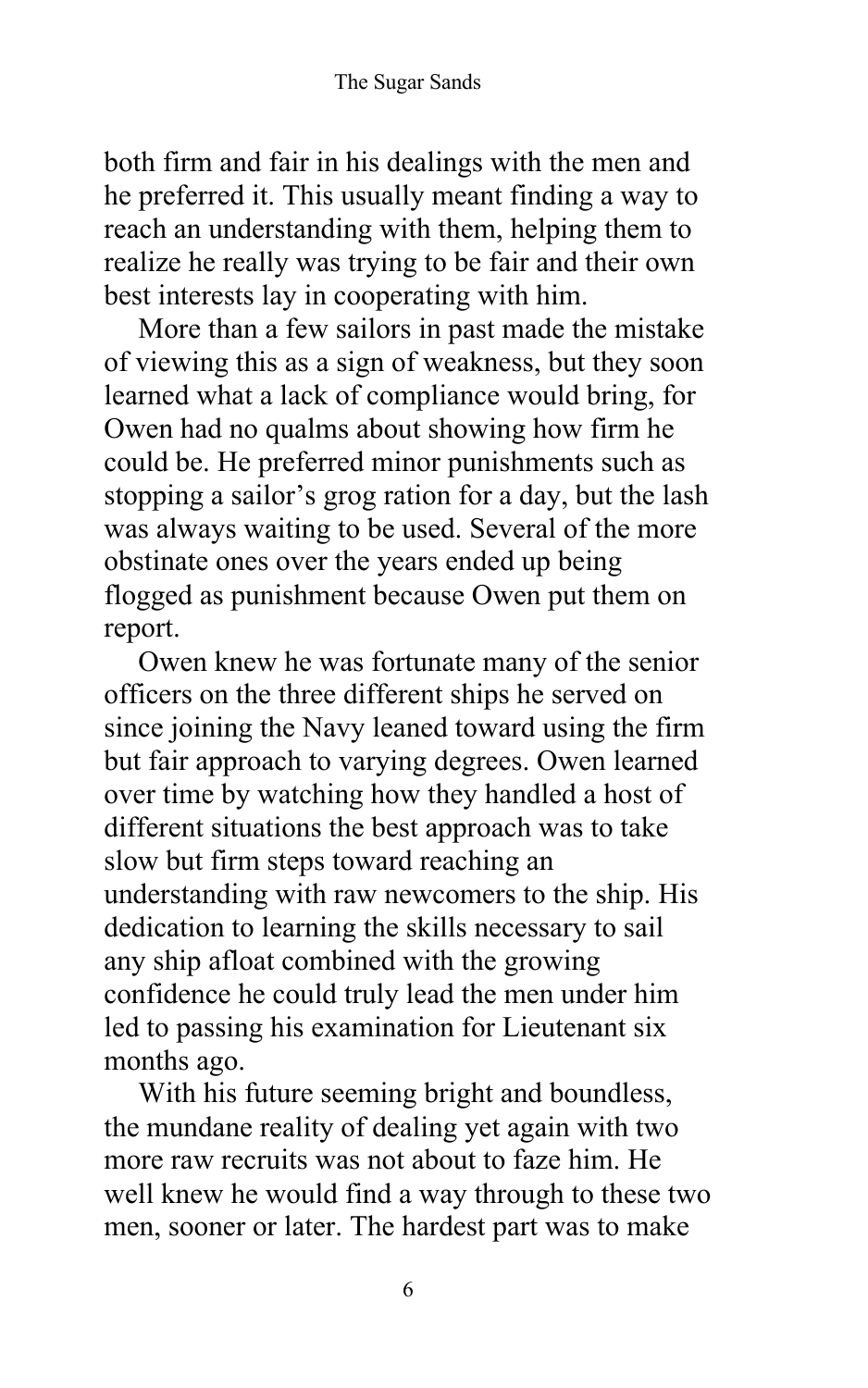the initial gain of mutual understanding, however small it might be.

But as he mused over how to do it with these two in particular, a slow trickle of sweat was running down the middle of his back from the warmth of the day and the heavy dress uniform coat he was wearing. The combination made him drowsy and it difficult to focus on how best to reach these two men. The distant thump of a ship's boat touching the side of the frigate brought him wide awake from his reverie, for the reason he was wearing his dress uniform was about to board the ship.

Both the old Captain and the First Officer of *HMS Wiltshire* were already gone, shifted to serve on other ships by the Admiral in Barbados in charge of The Leeward Islands Station, while the new ones were coming to take command. Owen was well aware new senior officers would have their own ways of commanding the men, but he was fully confident he would adapt to whatever those ways were. Both he and the Second Officer were frustrated no one had bothered to tell them who was coming to join the ship, but it no longer mattered, for the wait was now over.

Owen took one last, sweeping look about to ensure the sailors manning the side were at attention as the Second Officer had commanded and fully ready to welcome the new Captain to the ship with due honours. As the Captain's hat appeared at the railing the bosun immediately began to pipe him aboard, while the Second Officer ordered the salute. Following right behind the Captain was another Officer and a young, teenage midshipman.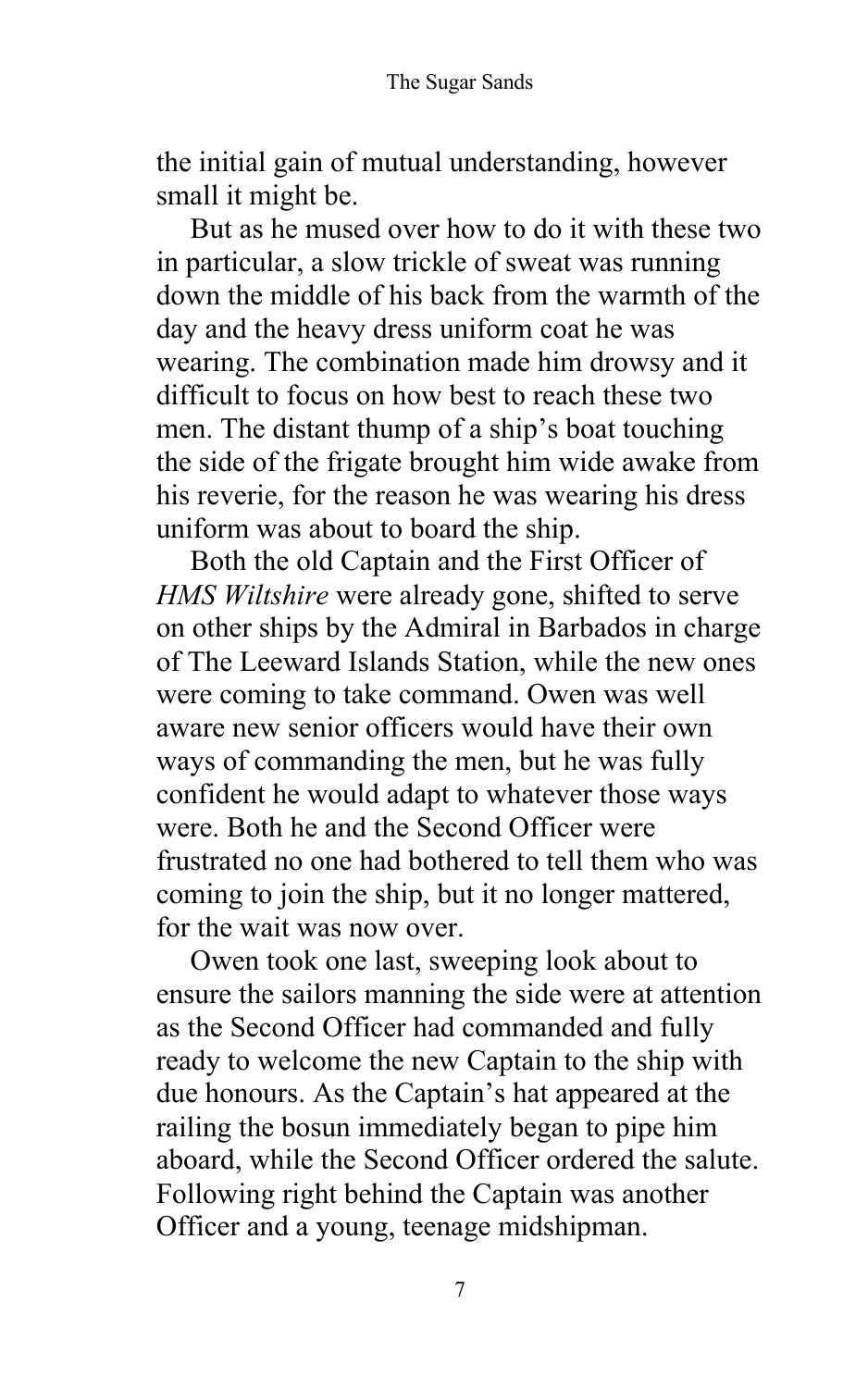Owen stared at the three new arrivals, feeling a mild sense of foreboding steal over him without understanding why. The Captain had a fleshy, slightly overweight look to his face which matched the rest of his body. Combined with his greying hair the overall picture was of someone who had long since given up on exercise in any form. Owen judged him to be perhaps in his mid to late forties, while the First Officer standing beside him was half his age at best. In a flash of insight Owen saw the clear resemblance between the two men. A quick glance at the young midshipman joining them confirmed his own resemblance with the two more senior officers, making it obvious all three were from the same family.

To find a midshipman related to a ship's Captain was in no way unusual, for to be sponsored by a family member was a convenient way to find a career for second or third sons who weren't expected to inherit a title or relatives from an officer's extended family in a similar situation. Having a First Officer with a familial connection was much more uncommon and enough to raise eyebrows, but not unheard of. With the nation not at war, openings on warships were at a premium, and Owen knew it was all too likely the Captain had been granted a favour.

The growing sense of unease remained. As Owen focused on it, he realized what he was feeling was due to the odd sense the Captain himself was somehow familiar. The realization of who the new Captain was finally struck home hard as the Second Officer stepped forward to greet the man and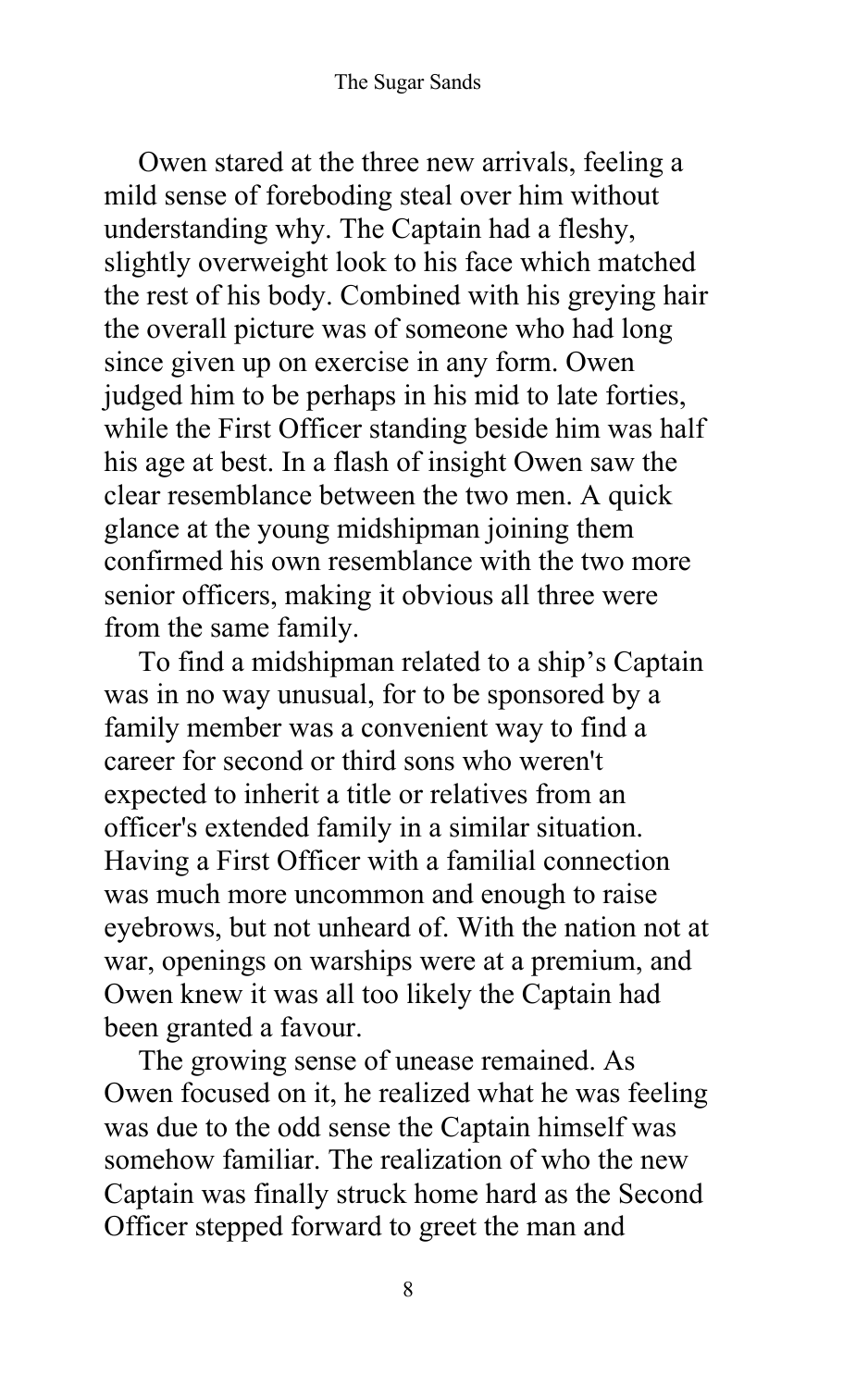introduce himself. The shock was enough to rock Owen back slightly on his feet before recovering himself. The surprise of the man's appearance here and now was an icy stab to the heart, for Owen had not seen him for over eight years. The Captain glanced briefly at Owen on seeing the unexpected movement, but he turned his attention back to the Second Officer now speaking to him.

"Captain, permit me to welcome you and your First Officer aboard *HMS Wiltshire*. I am Second Officer Lieutenant George Strand. You have the better of us as to who you are, as all we received was word our new Captain and a new First Officer would be coming today."

The Captain shook the proffered hand of the Second Officer perfunctorily before speaking.

"I am Captain John Smithe. This is your new First Officer, Lieutenant Harold Smithe and, yes, he is one of my sons. The midshipman with us is my nephew, Francis Smithe."

"I am honoured to meet you, sirs. Permit me also to introduce our Third Officer Lieutenant Owen Spence, Captain."

Owen saluted and stepped forward, offering his hand in welcome also.

"Captain, I am honoured as well. Welcome aboard, sirs."

The Captain glanced briefly down at the extended hand before looking up with an icy, frigid stare at Owen's face without saying anything. Owen left his hand outstretched for an awkward moment before pulling it back with a sinking feeling in his heart, for he was certain Captain Smithe now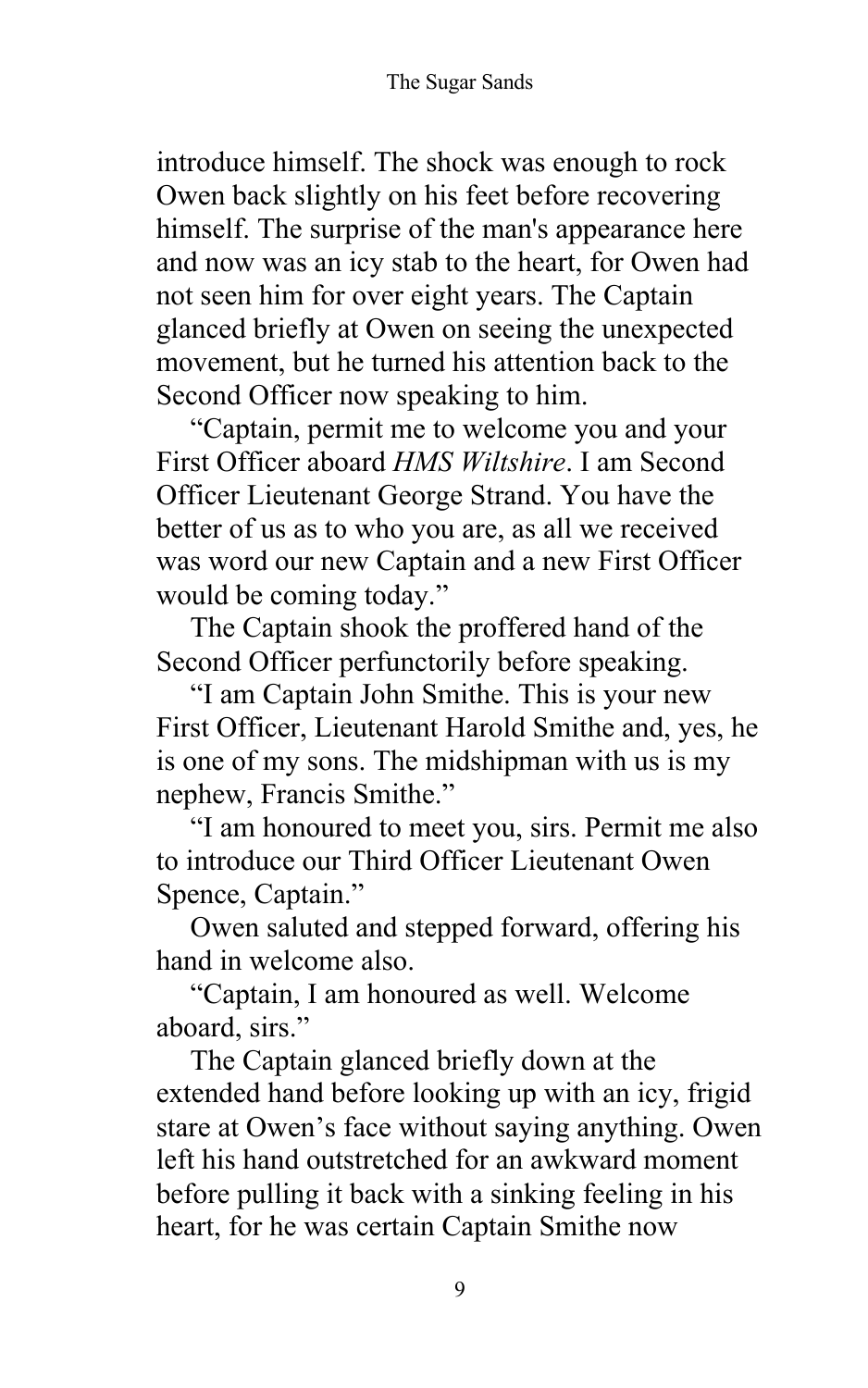realized who he was.

"Lieutenant Owen Spence, is it? That would be Owen Spence, one of the younger sons of Richard Spence of Torquay, wouldn't it? Yes, of course you are. I can see the family resemblance. I was not aware you were aboard. I trust you understand your presence here wouldn't have been my choice, but no matter. You are here now."

The Captain turned back to the Second Officer, who was standing in open-mouthed surprise at the affront the Captain had given to Owen and was clearly still trying to digest the implications of what had occurred. The Captain scowled as he spoke.

"Well? Let's be about it, shall we?"

"Uh, sir?" said the Second Lieutenant, still looking confused and not understanding his meaning.

"Good Lord," said the Captain, turning for a brief aside to his First Officer. "You've got some work to do with this lot."

Shaking his head, the Captain turned again to the Second Officer, speaking with slow emphasis as if he were talking to an errant child.

"Mr. Strand, I live in hope somewhere in your head is the knowledge of what a Captain does when first joining a new ship?"

The Second Officer stiffened at the obvious rebuke as he responded.

"Sir, yes, sir. You need to read yourself in. I shall muster the men."

Close to ten minutes later the entire crew had finally made their way from wherever they were to the waist of the ship and been assembled into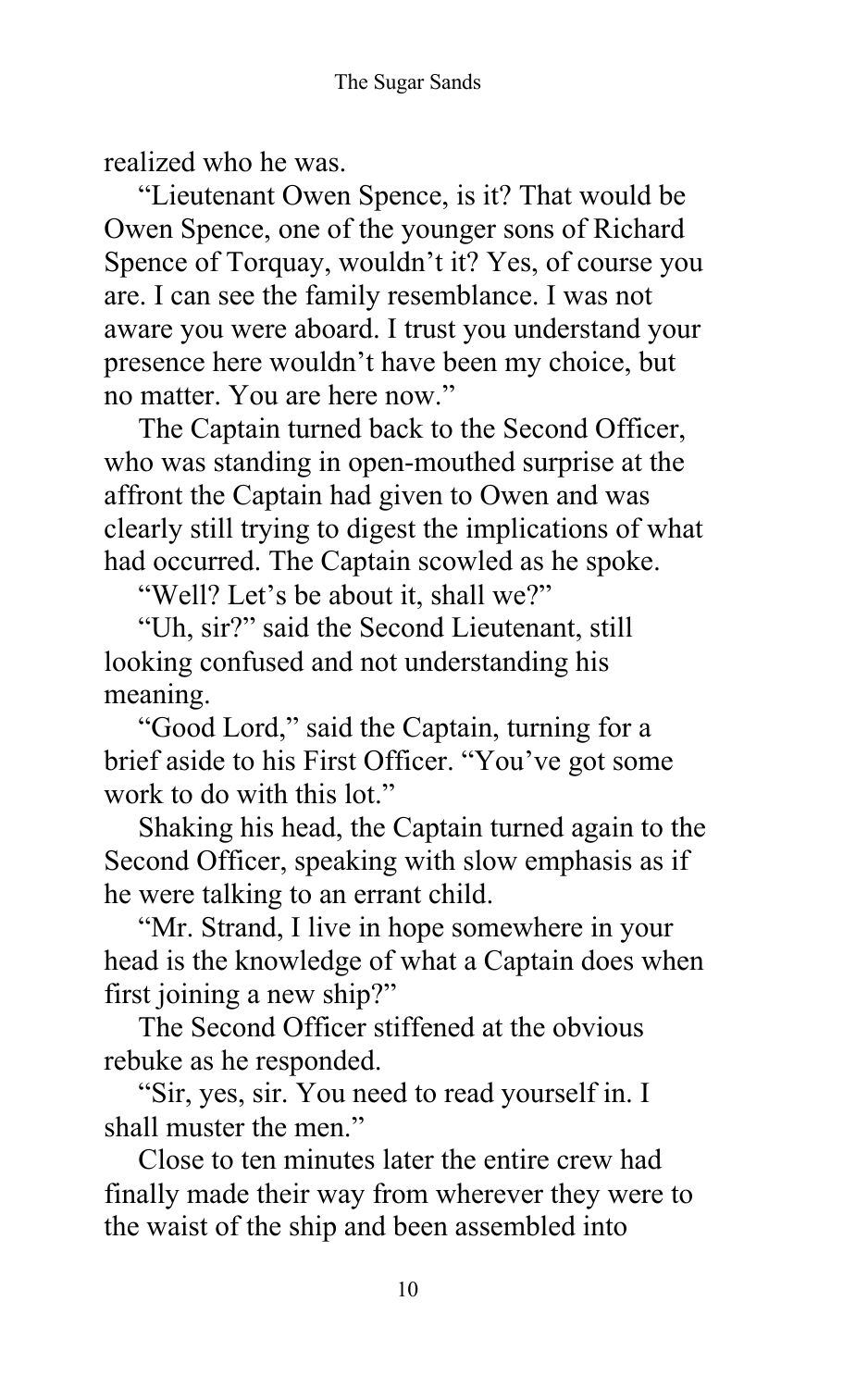something resembling a state of order to hear the Captain read his orders aloud from the quarterdeck. Aside from the standard language of all such orders to assume command of a ship the only real point of interest to the crew and the officers was the news *HMS Wiltshire* was being transferred to the command of the Admiral of Jamaica Station for active duty. The Captain was ordered to take on sufficient stores for the journey and to shepherd a small convoy of British merchant ships to Kingston when they were ready to depart.

As he finished reading his orders the Captain folded them up and returned them to his pocket. Now officially in full command, every man aboard knew the Captain wielded absolute power over all aspects of their lives. The critical question now was how he would go about it. He glared about at the sea of faces with an ominous, dark look on his visage before speaking.

"Right. All of you need to understand I expect obedience to myself and my officers above all. The Articles of War are there for a reason. You ignore them at your peril. I will not hesitate to order discipline when I deem it necessary. I also expect efficiency and, I must tell you, I am not impressed with what I have already seen. When you are ordered to do something, you do it instantly and not when you bloody feel like it. I simply cannot believe how long it took you all to gather to hear me read myself in. This will improve or the bosun will be paying attention to you with his starter more than you would like. Or worse. The choice is yours."

The Captain fell silent for a moment, glaring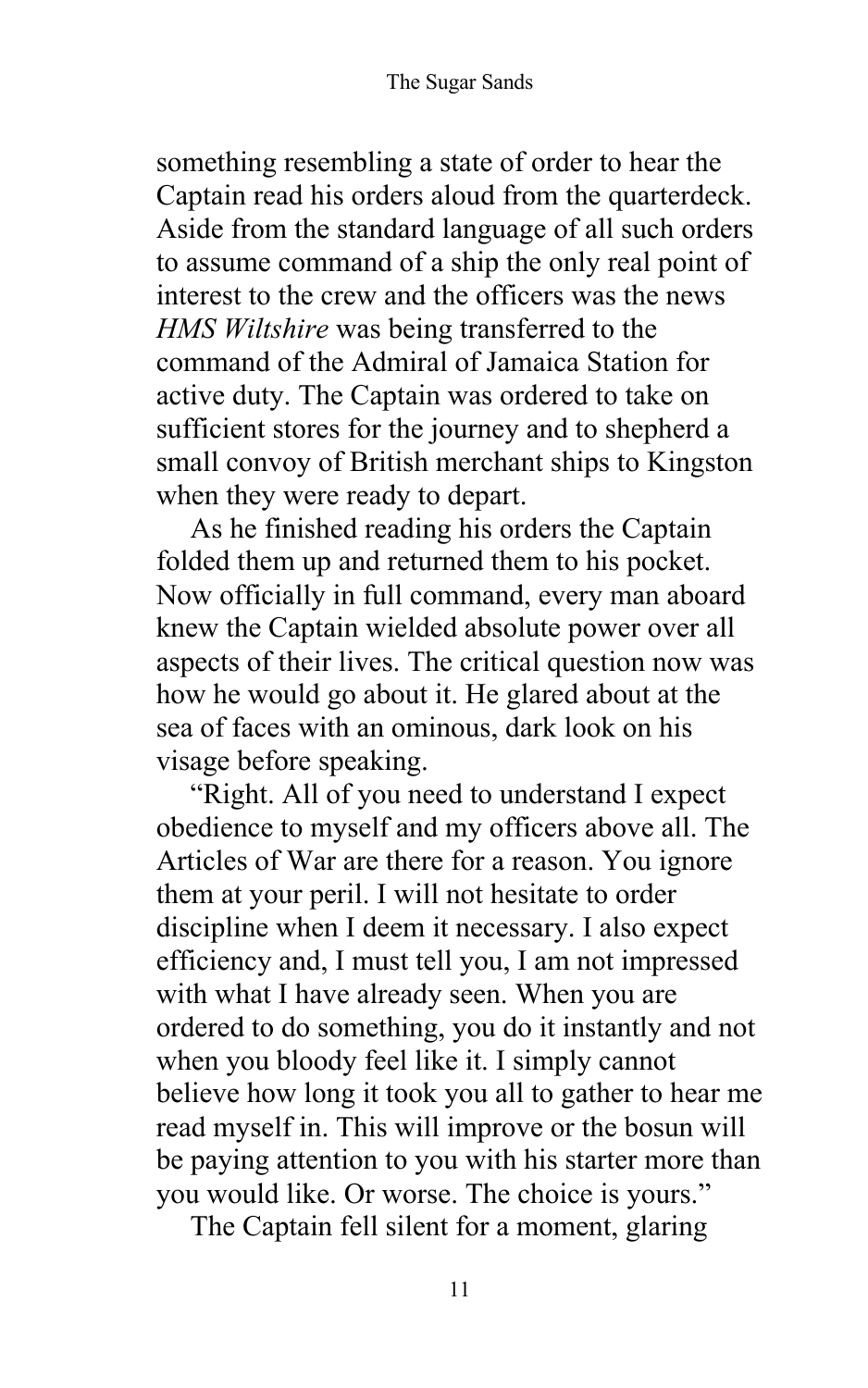about as if daring anyone to speak. No one did, for even newcomers to the ship like Ralston and Hodges were well aware of the power conveyed to the Captain by The Articles of War, a stringent set of rules covering a host of behaviours forbidden to those serving on Royal Navy warships. Little room for forgiveness or mercy was in them.

"So, you have been told. I want this to be the most orderly, efficient, well run ship in the entire Royal Navy and it shall be. You are dismissed."

As the men shuffled back to their duties the Captain called to Owen and the Second Officer to remain where they were as he stalked over to stand in front of them. The First Officer and their new midshipman came to stand behind the Captain.

"Gentlemen, that was bloody appalling. I cannot believe how lax they were in following orders. This speaks directly to the kind of leadership you two display. Or perhaps it is the obvious lack of leadership. Lieutenant Smithe, I will be in my cabin. I want this ship set to rights immediately and I want to be underway to Jamaica by the first week of June. I leave the task and these two for you to deal with."

As the Captain turned and marched aft toward his new cabin the First Officer stepped forward, but he looked first at the new midshipman still standing to the side.

"Francis, go muster a party to have our kit brought aboard. Make sure the Captain's belongings are first. He is already disappointed, and it won't do to make it worse."

After watching him salute and leave, the First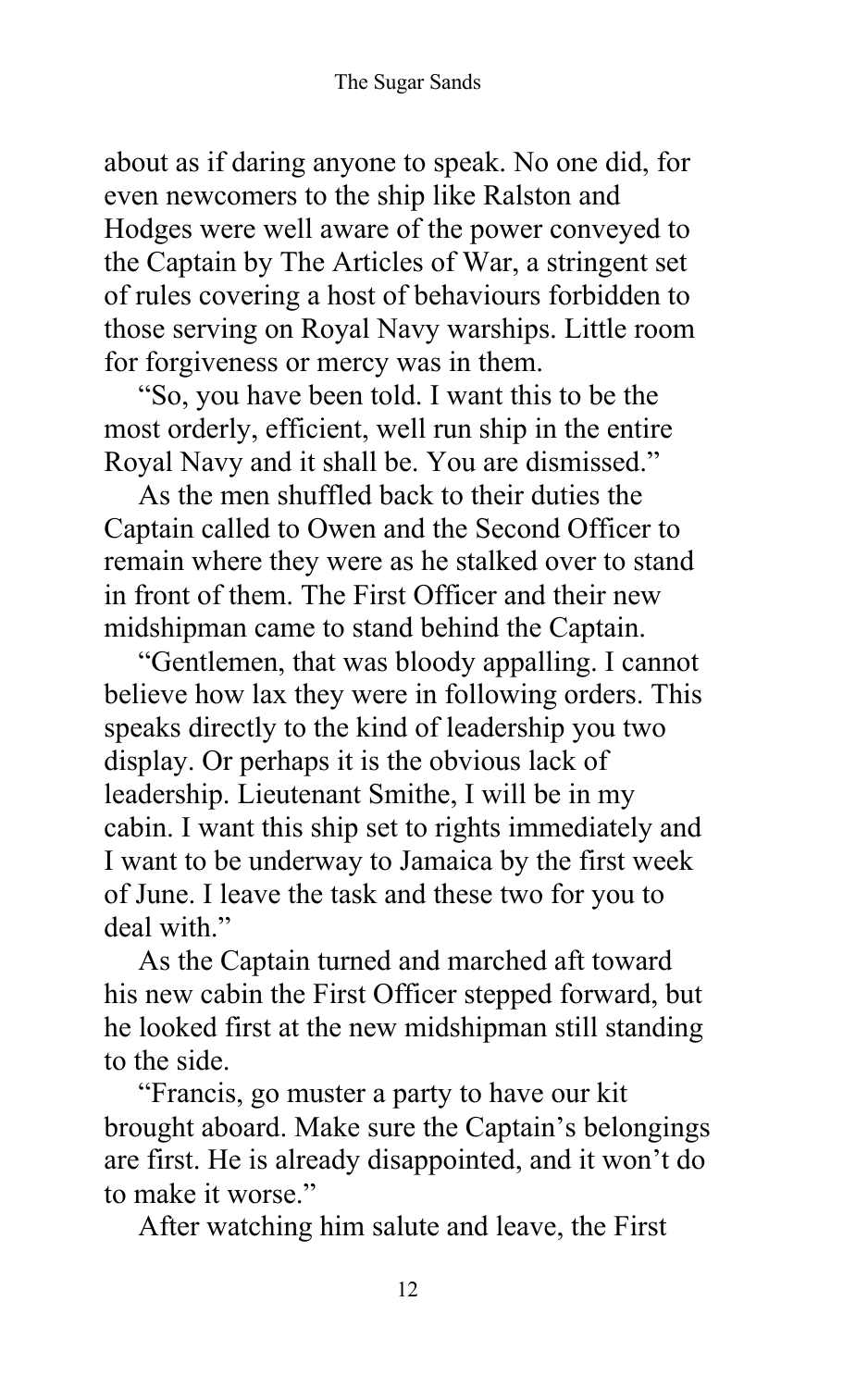Officer returned his attention to the two officers.

"Well, you heard him. He has high expectations and so do I. Mr. Strand, you will now give me a tour of the entire ship. Along the way you can introduce me to the warrant officers. What is our complement of Marines, sir?"

"Lieutenant, we have a dozen Marines and one Sergeant. I will introduce you to him on the tour."

"Very good. Mr. Spence, while we are doing this you will gather the ship's logs for the past three months for inspection. You will also prepare a detailed inventory of all stores, including ordnance for my review. I also want an understanding of how your watches are organized and who is doing what. The tour will not take long, so have this ready within the hour. You are dismissed."

"Sir," said Owen, saluting before he turned to go. As soon as he was free, he went as fast as he could to find the gunner and the purser, for he knew he would have to rely on their intimate knowledge to meet the demands placed on him. He swore to himself as he went, for the trickle of sweat running down his back had turned to a river and it wasn't because he was left with no time to get out of his heavy dress uniform.

\*\*\*

Three days later Owen was supervising a group of men loading more stores into the hold in the stifling heat of the afternoon. Ralston and Hodges were in the party, as they were the rawest members of the crew fit for little other than heavy, physical work such as this. As they finished wrestling yet another barrel over to be slung into the hold, they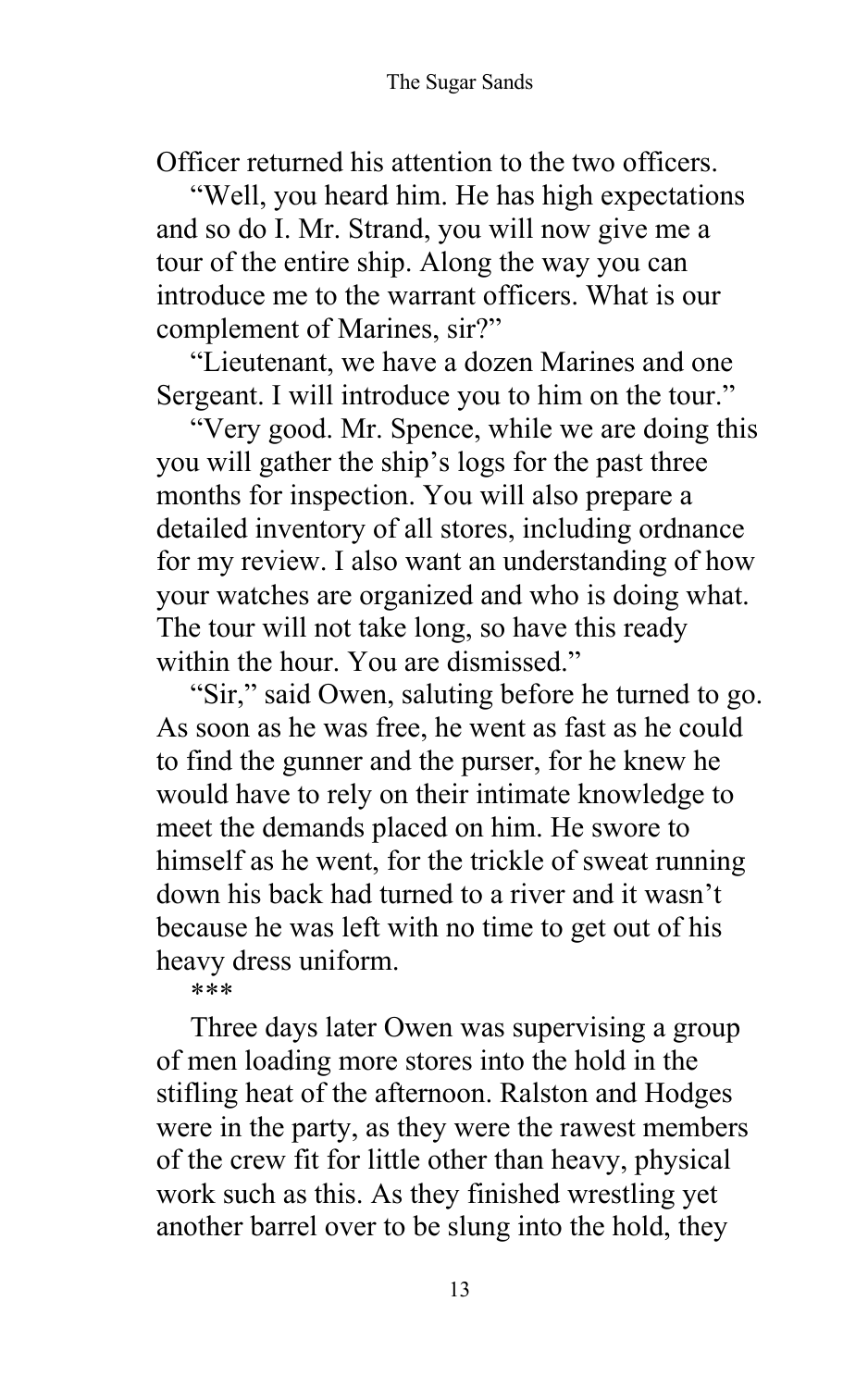both wiped their brows and went across the deck toward a small, open cask of water with a dipper attached for drinking. Owen was bent over peering into the hold at the men below and hadn't seen them leave until he straightened up. He scowled when he saw them.

"Ralston! Hodges! Get back here. Now, damn you!"

"Sir, we are thirsty," said Ralston, as Hodges took a quick gulp from the cask before handing the dipper to Ralston. He quickly did the same and both men returned at the double back to their positions.

"You bloody fools. You don't do anything unless I tell you to. Everyone is thirsty, but we get the job done first. In future you wait your turn."

"It's only because it's so hot, sir," said Hodges, a resentful look on his face.

Owen rolled his eyes. "You think I don't know this, you jackass? You don't see the other men wandering off doing whatever they want whenever they feel like it, do you? For God's sake, just shut up and get back to work. We'll have no more of this or you'll both be facing punishment, you hear?"

As Owen turned back to the task at hand, he saw the new midshipman Francis Smithe had appeared and was standing nearby. The young man had obviously watched the scene and now wore an odd look on his face. Owen glared at him in response.

"Well? Do you need me for something or are you just dawdling about?"

The young man stiffened and saluted as he responded, an aggrieved look on his face.

"No sir, I am on my way to see the First Officer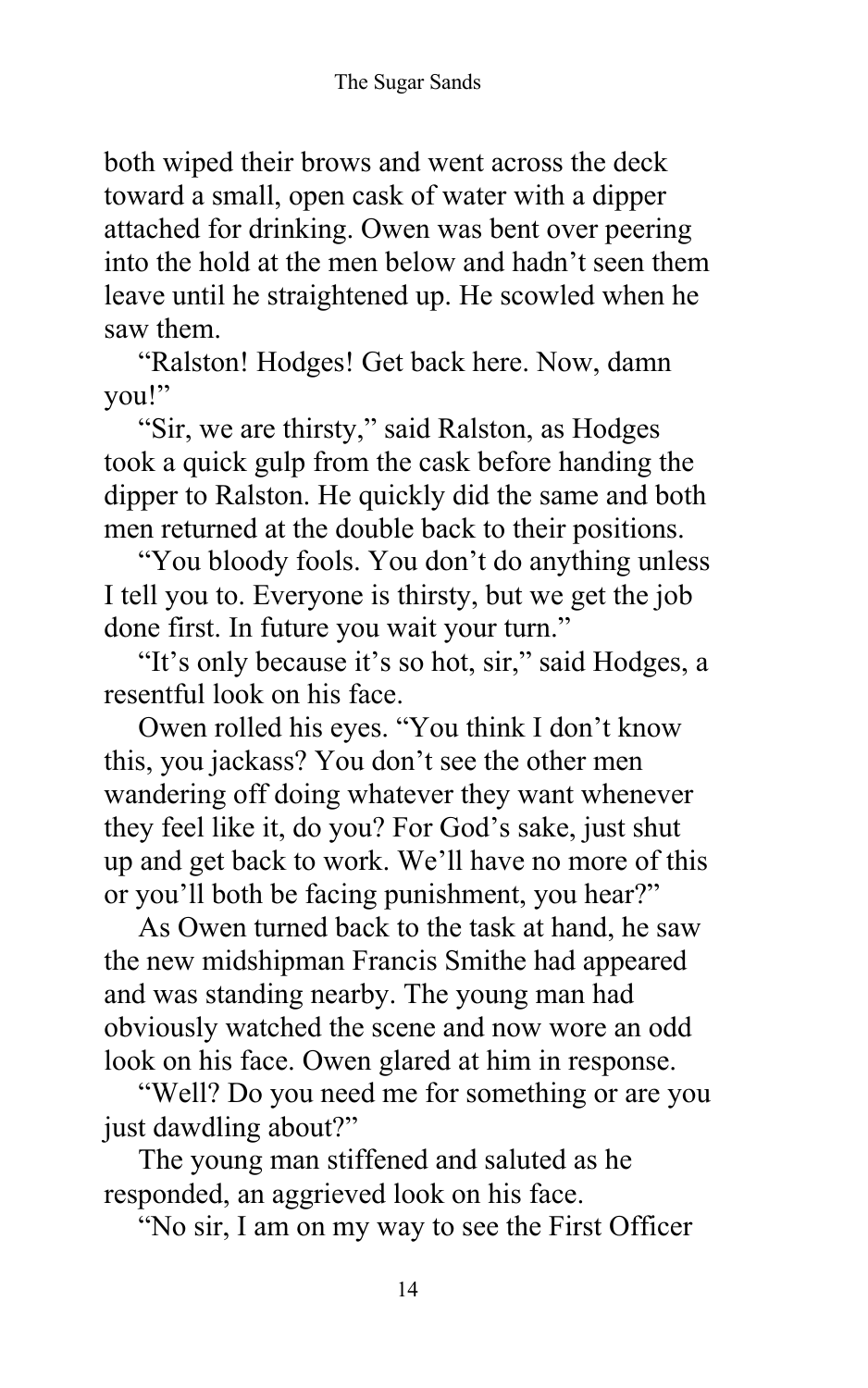with a report he wanted."

Owen couldn't help scowling. "So why are you standing here? Get on with it."

Owen's work party had finished the job an hour later and he was dismissing the men when the First Officer came looking for him. As the men dispersed Lieutenant Smithe drew him to the side, folding his arms as he glared at Owen.

"Mr. Spence. I have a report some of the men were straying from their duties and then arguing with you about it. What do you have to say for yourself?"

"Sir?"

Lieutenant Smithe sighed in an obvious display his patience was being tried and shook his head.

"Midshipman Smithe reports two of your men were derelict and gave you back talk today. I want to know what happened and what you did about it. Now, sir."

Owen groaned inwardly as he explained the situation and tried for a hopeful conclusion.

"Lieutenant Spence, these men are the rawest of our recent recruits and know little of our ways. Between the bosun with his starter and myself, we have made progress. I am confident we will have them in line in future, sir. I made it clear to them any more such displays will bring swift punishment."

He was hoping the way he had dealt with the men would meet with approval as he finished speaking, but the icy look on the First Officer's face dashed the notion.

"Really, Mr. Spence? I think we had better see if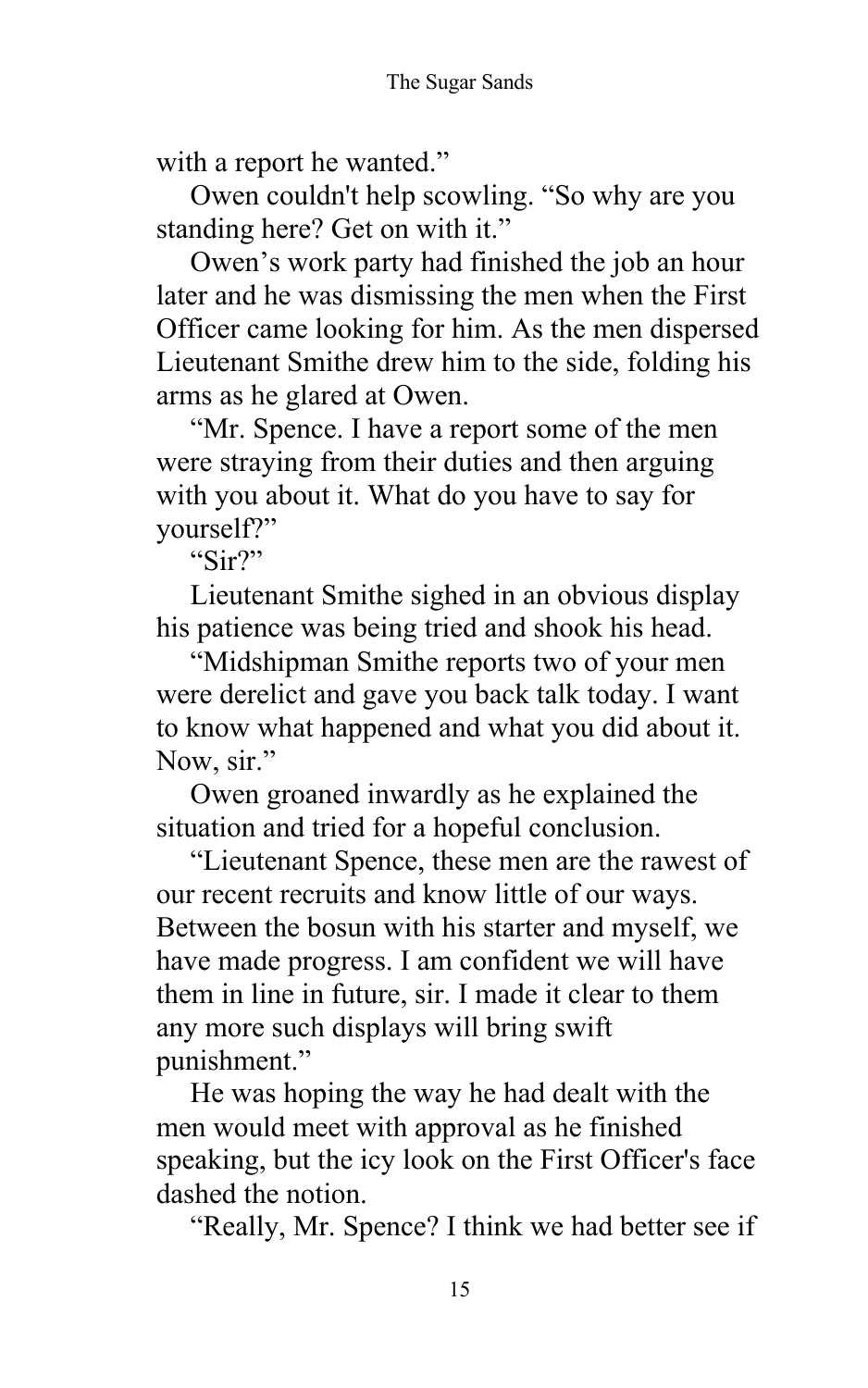the Captain has confidence your approach is best for all concerned."

\*\*\*

The sickening, meaty sounding slash of the latest stroke of the cat across the sailor's back was different than the first few already delivered. These had seemed like a quick, sharp cracking sound to Owen, but as the red stripes continued appearing, etching deeper and deeper into the man's flesh, the sound became a muffled, wet slap muted by the blood now being spattered widely across the deck. The bosun's hands were red with gore as he applied the last few lashes to the second of the two men receiving punishment.

Little time was wasted to summon the crew to hear The Articles of War read aloud and for the Captain to announce his decision. Both Ralston and Hodges were sentenced by the Captain to twentyfour lashes each. Hodges's muffled screams ceased as he went limp and lost consciousness soon after the first twelve were delivered, but Ralston had borne the punishment better. Even so, he was groaning aloud in agony by time the last few strokes were applied.

Owen supervised the working party tasked with cleaning up after the crew was dismissed. Ralston gave him a frozen look of mute anger mixed with pain as he was cut down from the grating he was tied to and a sailor stepped forward to offer him help to go below. Owen made certain none of the other officers were close enough to hear him as he spoke under his breath to the man.

"You can't say I didn't warn you."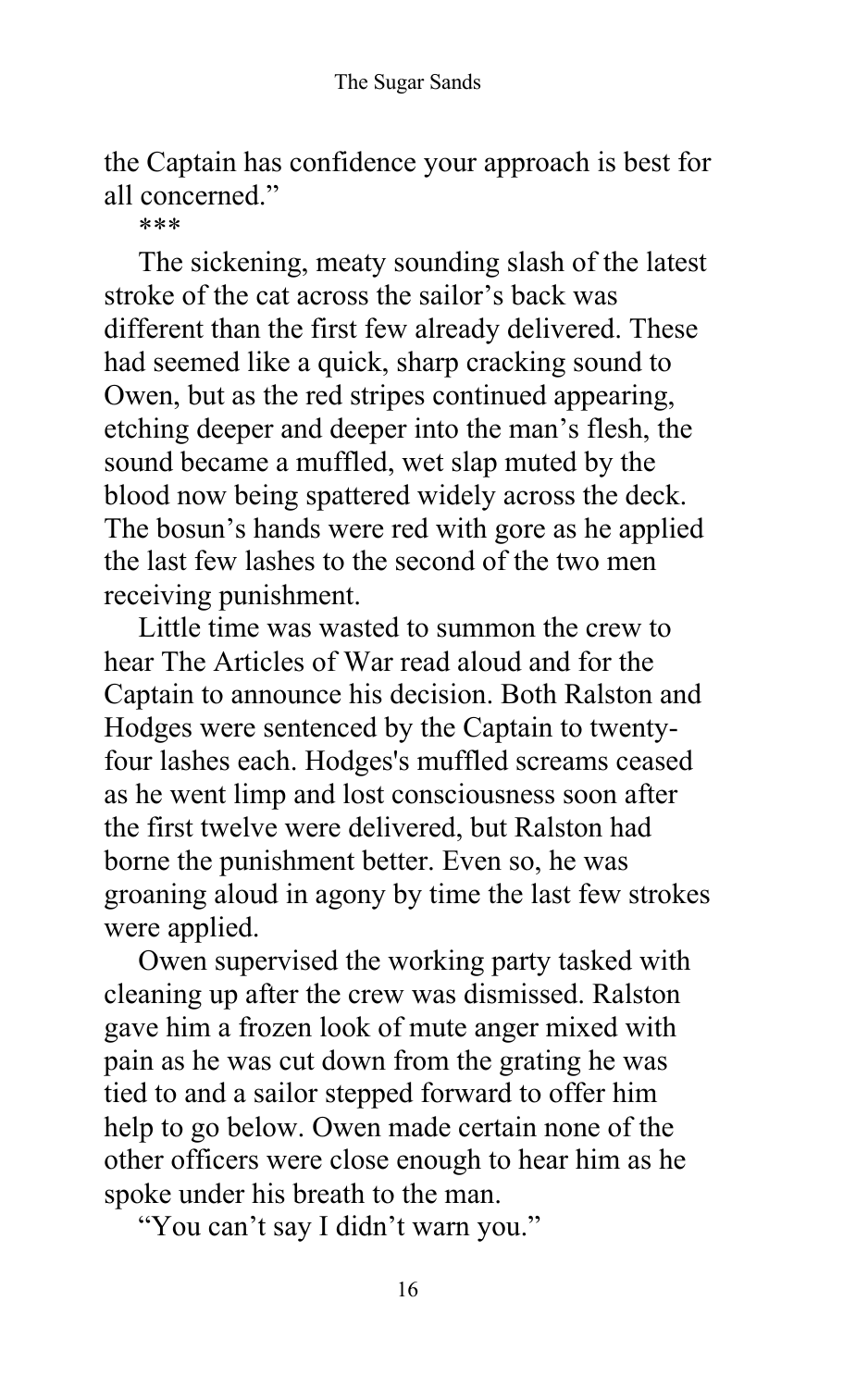Ralston gave him one last quick glance conveying a mixture of both despair and hatred at the same time, before he winced and began moving on. Midshipman Smithe came over and saluted as the blood was rinsed away over the side and a party of men began holystoning the deck to clean the stains.

"The Captain wants to see you, sir. I am to assume charge of the working party."

Owen glared at him in silence for a few long moments before turning away. The temptation to ask if he was satisfied with the outcome of what he had done was strong, but Owen knew it would only land him in yet more trouble. The Marine standing guard outside the Captain's cabin saluted and announced him as a visitor. From within came the muffled order to enter.

Owen resisted the urge to look about as he came in, for this was the first time he had come aft to see the Captain. In itself, this was unusual, for most new Captains always hosted a dinner for the officers of the ship soon after taking command as a way to know them better. Captain Smithe had extended invitations to his son and his nephew every night since joining the ship, but none to either Owen or the Second Officer Strand. Owen saluted and focused on the Captain seated at his desk, with the First Officer standing off to the side. The Captain wasted no time, frowning as he spoke.

"Mr. Spence. I am sorely disappointed in you. I expect you believe the punishment I ordered today was excessive, as it was more than the usual minimum punishment. As far as I am concerned, the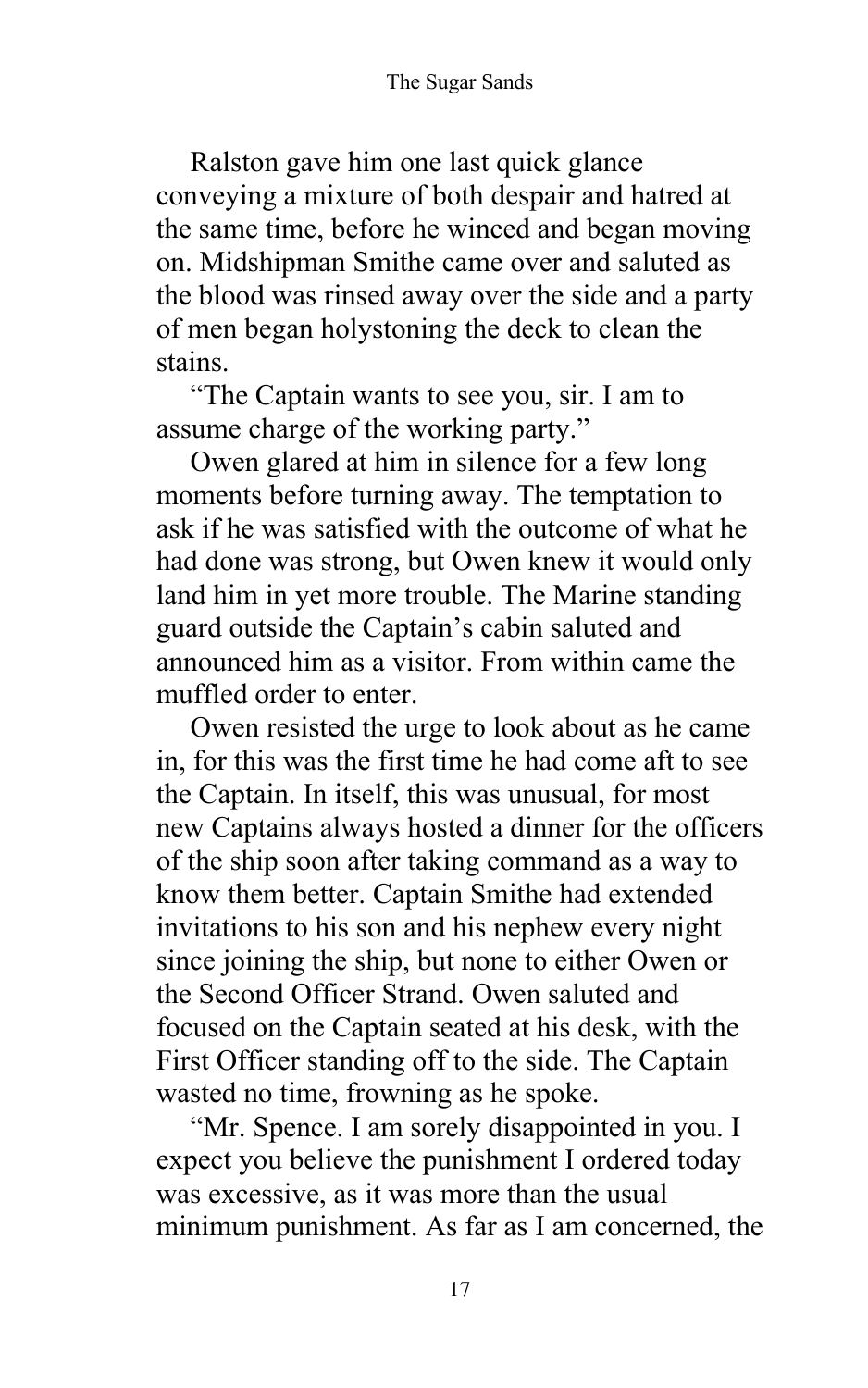men need a clear understanding I mean what I say. As for you, I am sad to say there are many more like you out there who believe in coddling the men. Well, I made myself clear when I came aboard, did I not? I simply won't have any of it. The Navy is built on discipline, sir. You will change your ways in dealing with the men or you will suffer the consequences, sir. The Articles of War apply to you, too. I told you what I wanted and as far as I am concerned, you have disobeyed me. I will be generous this time and merely offer you a warning."

The Captain sat back in his chair and stared at Owen for a long moment.

"Well, have you anything to say?"

"I understand, Captain. I appreciate your generosity, sir."

"Do you, now? I expect you are wondering why I am even being generous given our history, aren't you? No, don't answer that. You know I am being magnanimous. Your father deserved everything which happened, and I regret nothing. But I am not such an ogre I would hold his son to account, too. As I told you when you came aboard, this situation is not my choice. But make no mistake, if you are going to serve me you will do so on my terms or not at all. There is nothing further to say. You are dismissed."

"Sir," said Owen, saluting as he turned and left. His once seemingly bright and boundless future was now shrouded in darkness. Worse, the ship around him felt like a cage.

\*\*\*

In the short space of less than two weeks the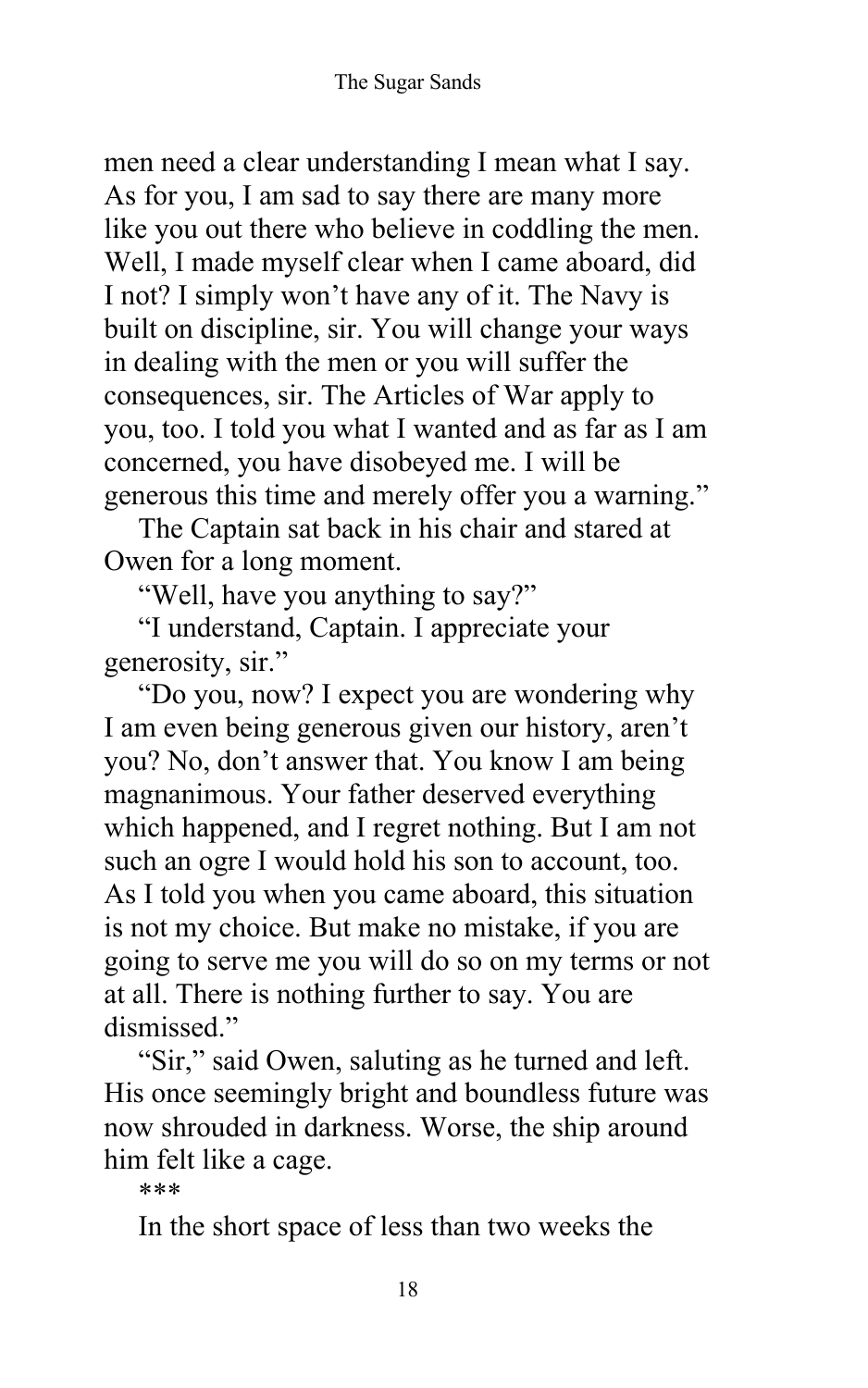atmosphere of *HMS Wiltshire* changed from being a normal Royal Navy ship to one far more muted and fearful. No one could be heard laughing, even when off duty. The men had simply hunkered down to wait for the situation to change, which inevitably it would. The problem was the day when it might happen was nowhere in sight and likely wouldn't be for a very long time. Fortunately, the small convoy the Wiltshire was to shepherd to Jamaica was finally ready to depart, muting the growing frustration of the Captain at their delays. The crew could forget their problems with the work at hand.

Second Officer Strand finally found time to talk to Owen without others to listen in two days out on the journey. The Captain was unhappy with the way the ship was sailing and sent both of them to look at the contents of the hold to see if anything could be shifted to improve the situation. Strand looked all directions to make doubly sure no one was nearby before he spoke.

"Mr. Spence, we find ourselves in an interesting situation, don't you think?"

Owen eyed the man warily, before glancing about himself and responding. While the two men had served together for over five months now, Owen couldn't claim to know him well.

"I expect one could describe it this way, sir."

"Indeed. Mr. Spence, I confess I am rather taken aback at how the Captain is dealing with us, and you in particular. Can I rely on your discretion here, sir?"

"Sir, you can."

"Understanding our situation a little better might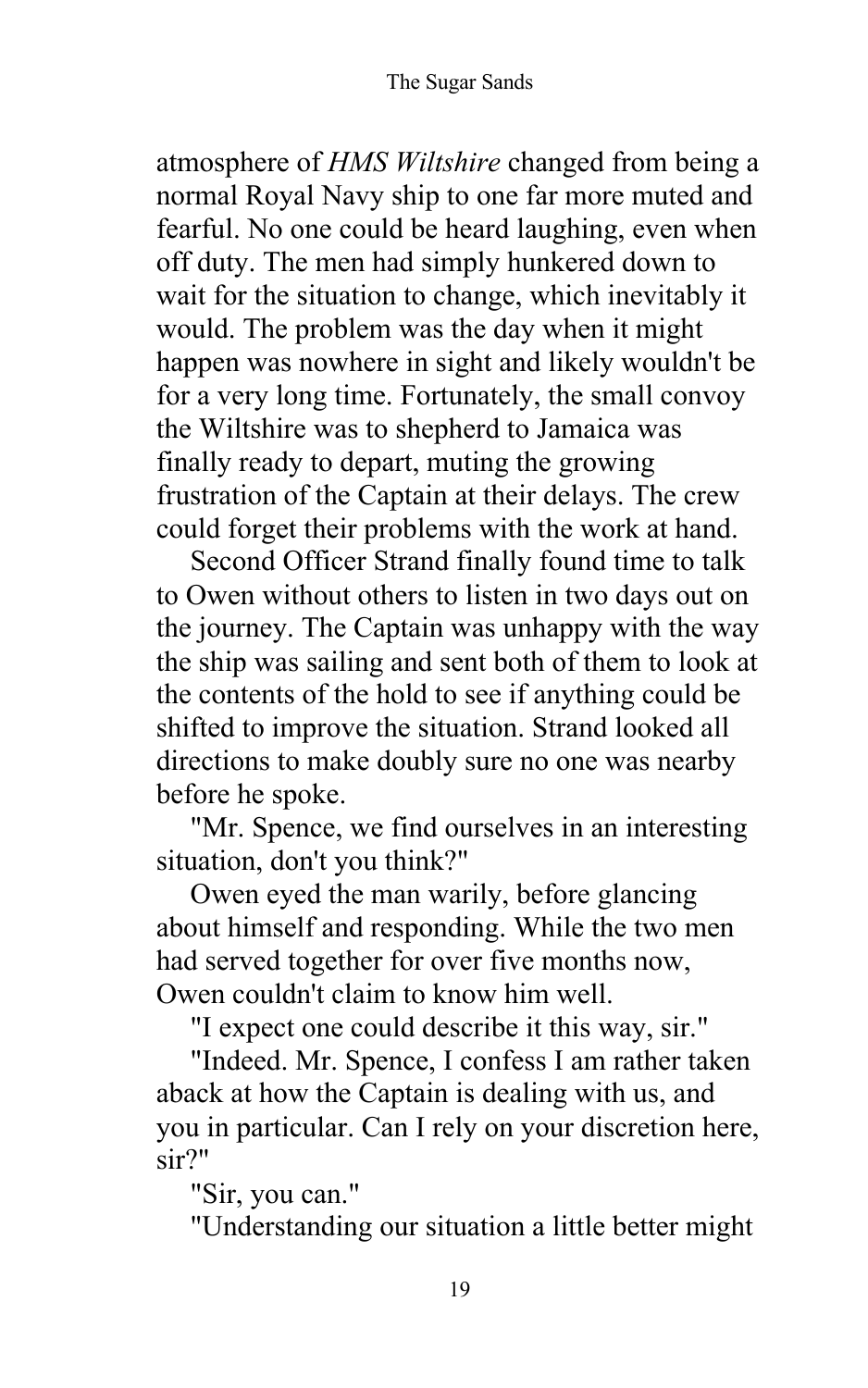help both of us, although I don't know there is much either of us can do about it. You obviously have some history with him. What can you share with me?"

Owen sighed. "Sir, it is a long story, but I will try to condense it. In case you are not aware, the Smithe family is large and very wealthy. The family has several sugar plantations of various sizes throughout the Caribbean and several properties back home. The Captain's uncle is in the House of Lords. I think the Captain himself has plantations out here, but where my family comes into the picture is with his properties in England. My father was involved with him in some small land transactions together and the relationship soured. I met the Captain long ago when I was barely twelve years old, before it all went wrong. I don't know much of the details, since I was just a child. What was relevant to me, you see, was my family nowhere near as wealthy or connected and this is still the case."

"I do see. Go on."

Owen shrugged. "My father reached a point where he understood he was being undercut and he was in clear danger of losing everything. I didn't know at the time, of course. Being as young as I was, I only knew my parents were very worried. The problem the family faced is my father was an honest man. I think once he became involved, he realized there were some elements of very questionable dealings going on and he was not happy about it. He couldn't disentangle himself, and it became so acrimonious he called Captain Smithe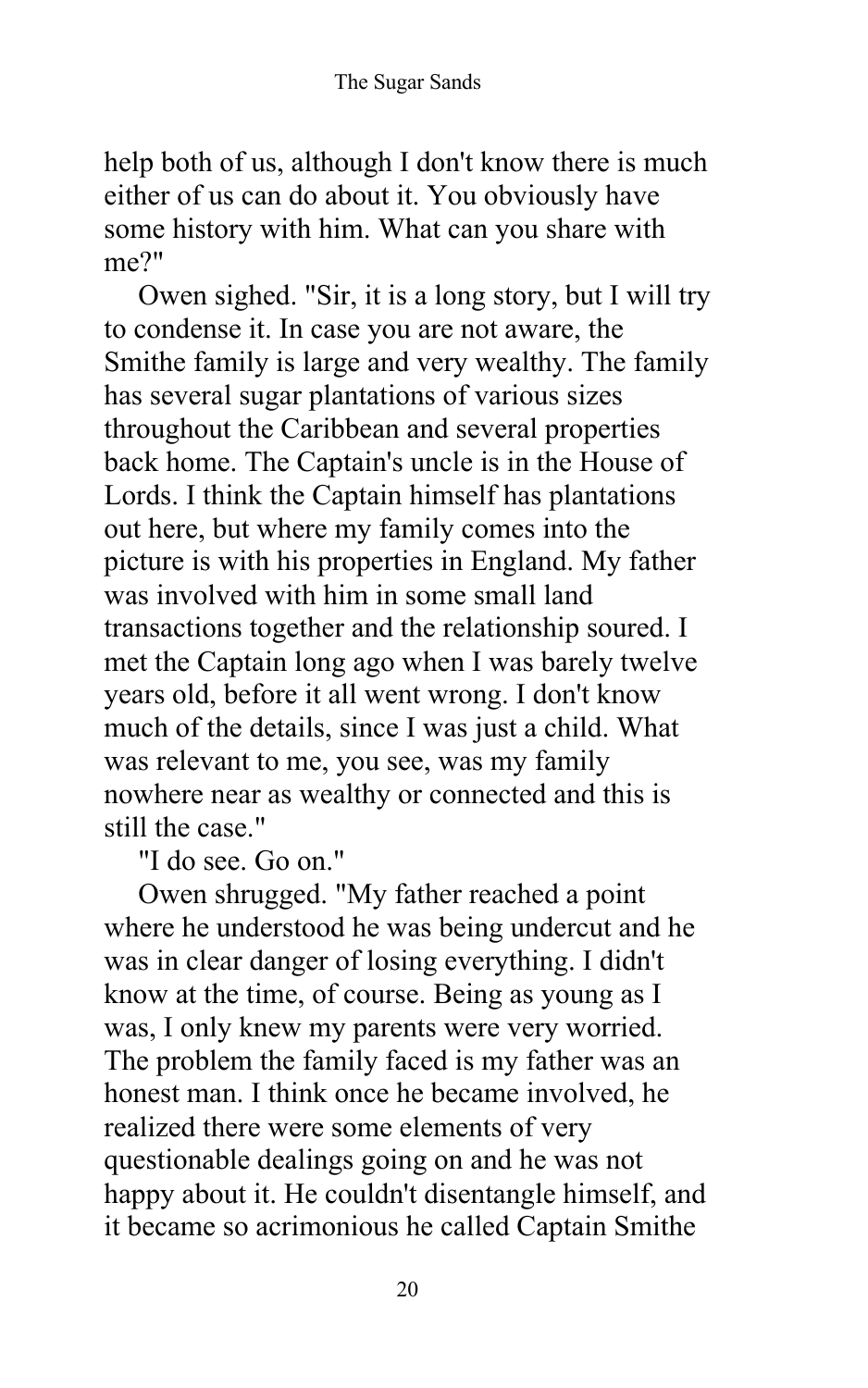out and challenged him. The Captain refused, preferring to settle the matter in court. As I said, they have far more resources than us."

"And your father lost everything."

"Most everything. He was crushed, sir. With what little influence he had left he found me a posting as a midshipman and here I am. I received word some months after sailing I would never see him again. He was found at the base of a cliff, smashed on the rocks. I was told the official story is he was out walking, likely slipped, and fell. I think the truth is he fell into depression at being unable to provide for the family. My mother was equally crushed by this. She had health problems and, I think, simply lost heart and the will to live. She is gone, too."

"And now you have no family left?"

"My younger sister was sent to live with a distant aunt and uncle. I have an older brother in the Army somewhere. I do have other aunts and uncles out there, but I have not seen any of them in years. The Navy has become my family."

"I see. Well, the Captain seems to be bent on maintaining a harsher discipline than either you or I are used to, sir. And his son appears to be of the same mind. No surprise, I guess. I will think on it and your situation in particular, but I see no easy answers to changing this. I don't know, Mr. Spence. Right now, the only way out I can see is to request a transfer or to somehow be invalided off the ship. Both of those courses of action are fraught with obvious problems. Who do you think the Admiral on station is going to listen to, us or the Captain?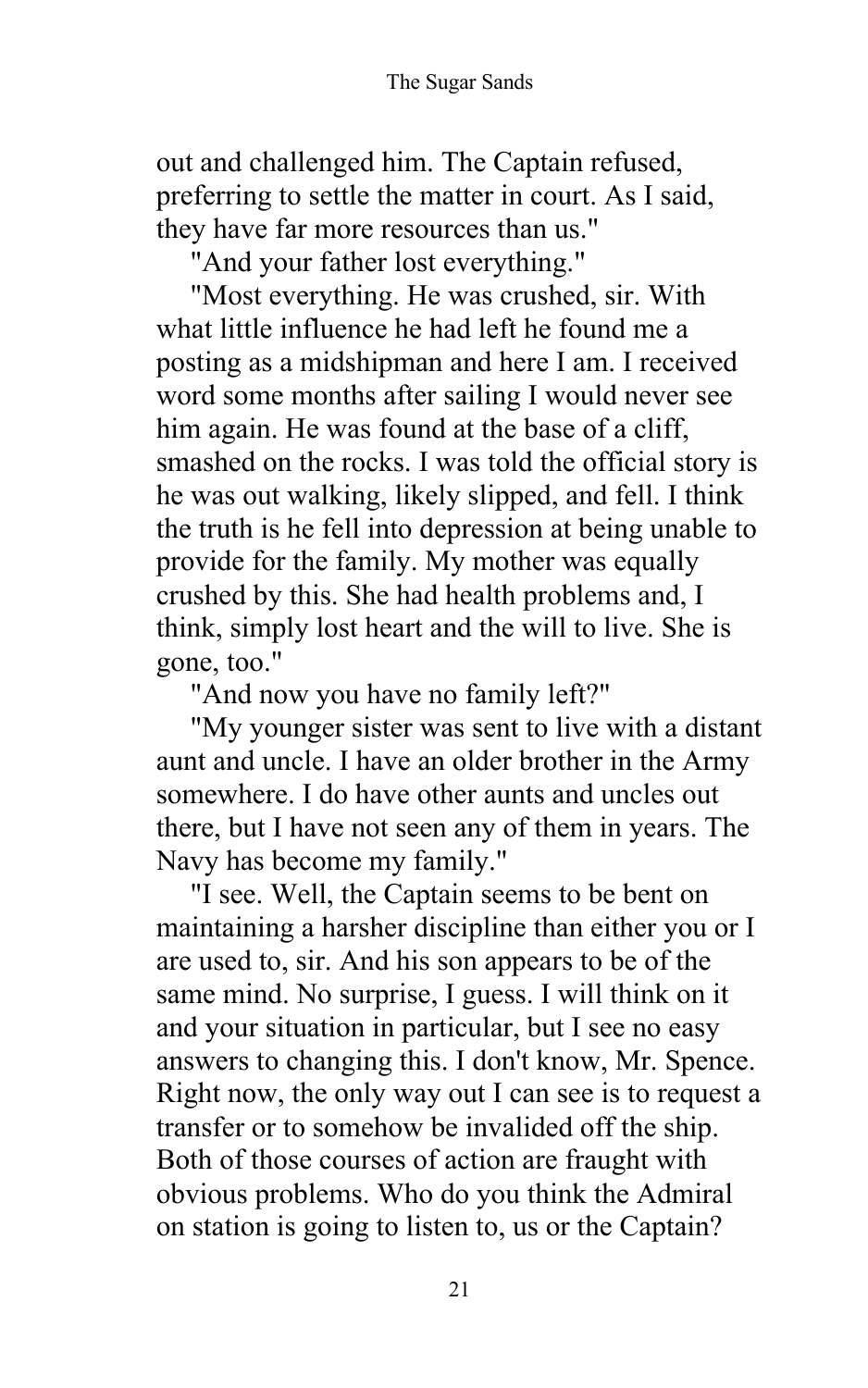You could maybe feign an illness, but when would you get another posting? In any case, thank you for your confidence. Of course, this conversation never happened, you understand."

"I understand, sir, and I appreciate your concern."

"Right. Let's get back to business." \*\*\*

When he came off watch later in the evening Owen ate his dinner with little enthusiasm. The Marine Sergeant in the officer's wardroom, a gregarious man named Thomas Dawes, tried engaging him in conversation, but let the attempt go on seeing Owen had no interest in being social. The fact the midshipmen at the table included the Captain's nephew was an inhibiting element for everyone.

Owen had deliberately minimized his interactions with him since the incident with Ralston and Hodges. The young midshipman responded by walking a fine line, offering a knowing smile whenever they did interact which could be interpreted in different ways. He was careful not to give obvious offence, but Owen had little doubt the younger Smithe was all too ready to use his relationship with the Captain and the First Officer to maximum advantage.

The rest of the officers and crew quickly learned the same lesson. Despite being junior to the three other midshipmen the ship was carrying Smithe soon began ruling them with an iron fist. One had already been caned severely by the bosun for a minor misdemeanour while another was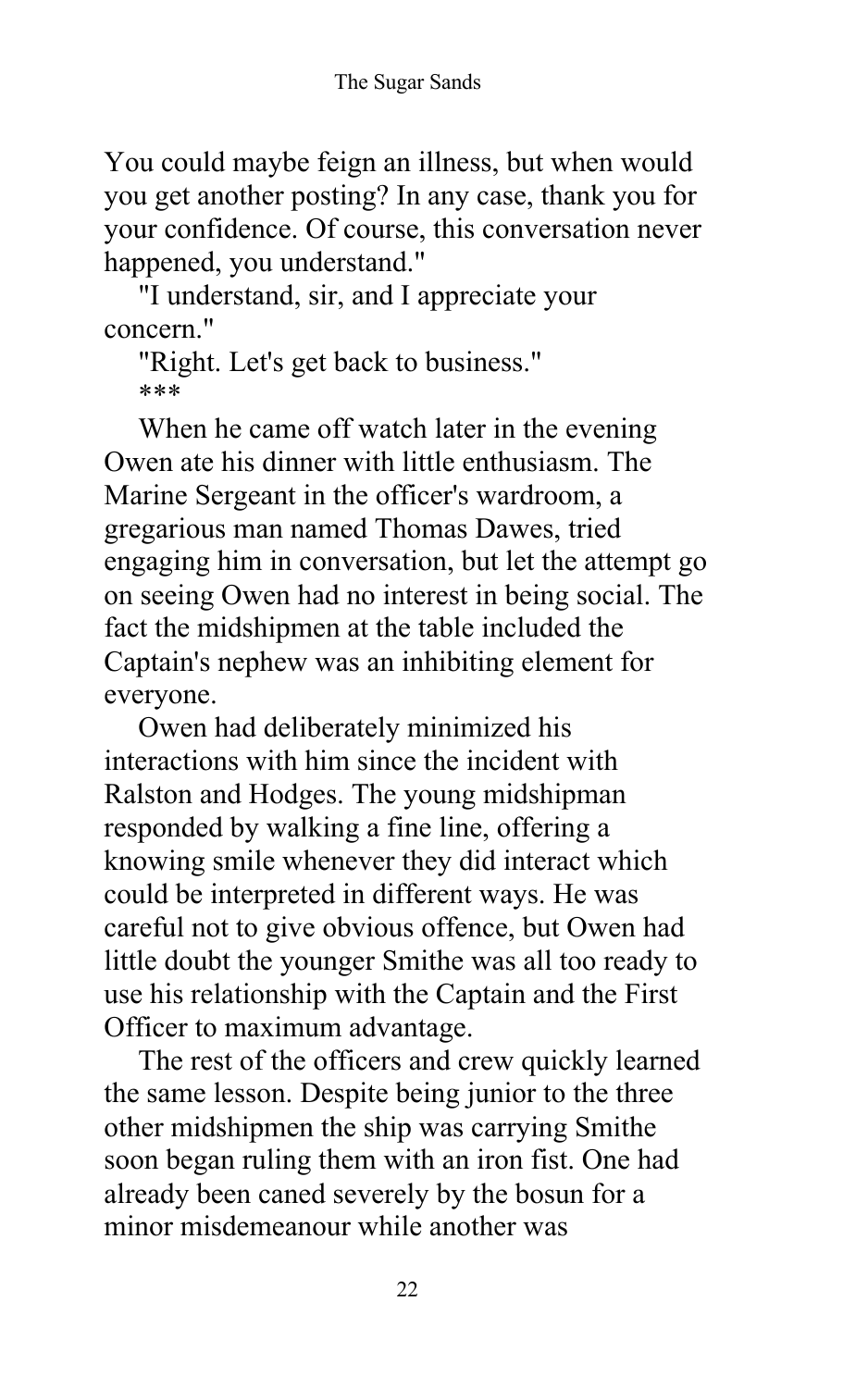mastheaded by the First Officer as punishment for a similar offence. Both punishments were the direct result of Midshipman Smithe bringing the transgressions to the attention of the First Officer.

Owen relented and apologized to the Sergeant, feigning being tired before retiring to the miniscule quarters set aside for him alone. This consisted of a small bunk bed with space underneath for his duffel bag, a tiny desk with a chair and a lockable drawer to keep the little money he had on hand safe, and a hook on the wall to hang his uniforms on. The space was framed by thin wooden screens on either end which could be removed if needed. A sheet pulled across the length of his quarters gave a small measure of privacy. As small as it was, it seemed a welcome refuge where he could let his guard down and be himself.

The problem was he felt as wooden in his small haven as he had come to feel every time he was on duty. The simple joy of being young and proud of having achieved the skills to sail and command a massive Royal Navy frigate was gone. Being forced to constantly present a bland, stiff face to the others on the ship without ever being able to let his guard down was completely foreign.

The worst part was he could do nothing about it and his earlier conversation with Lieutenant Strand had sent him even further to the depths of despair. As he had told the Lieutenant, the Navy was his family and, in fact, his life. He had no one at hand to fall back on if he was forced to leave, and he had few resources to see him through if he did.

His parents gave him a small sum to see him off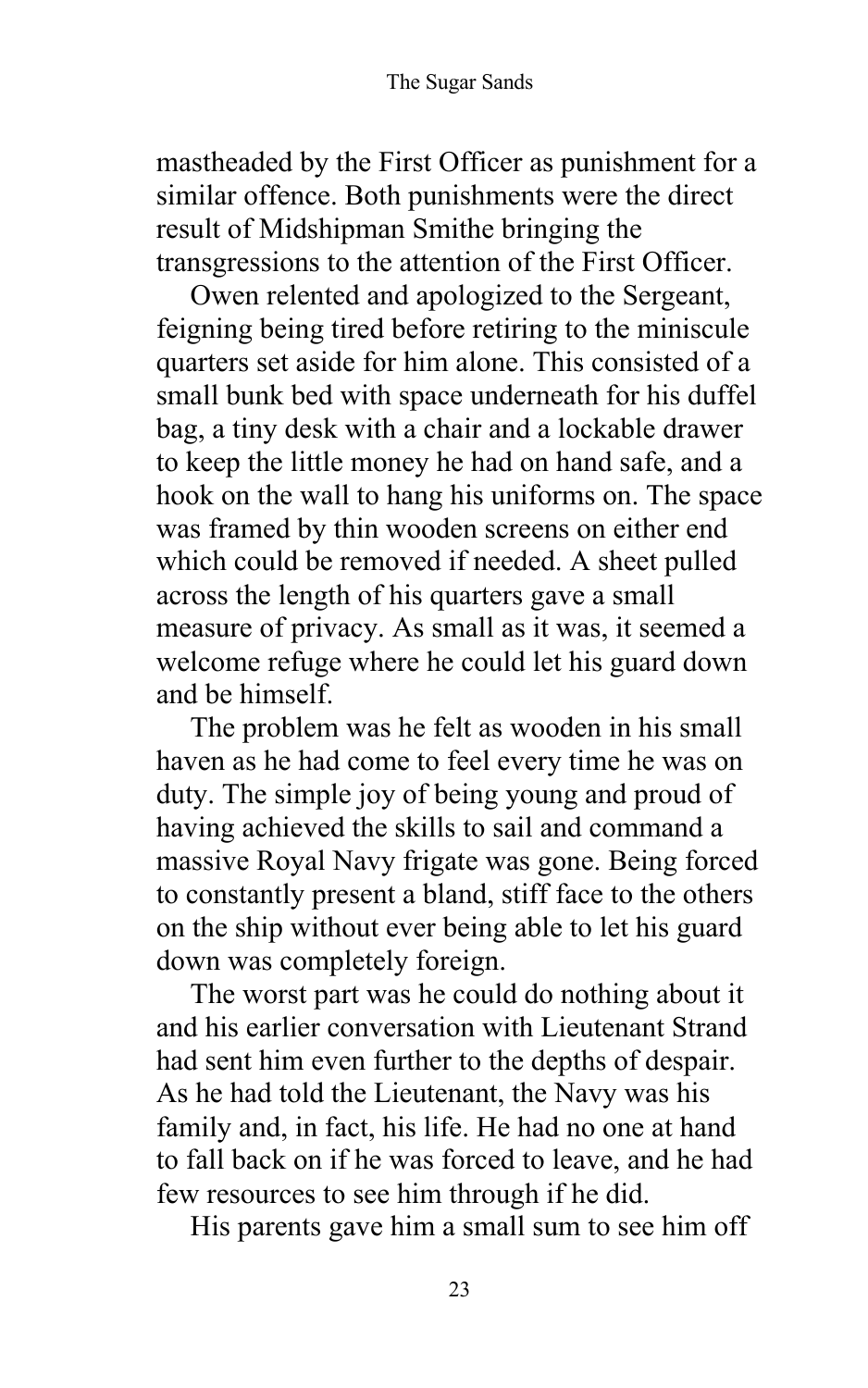in his new life when he left home for the Navy, but he had no room for luxuries. Little was left of his meagre pay as a Lieutenant after paying his regular wardroom expenses. Even purchasing new uniforms on being promoted Lieutenant had dwindled his resources alarmingly. As the nation was at peace, he had no prospect of earning more by sharing in the reward of captured enemy ships bought by the prize courts into the Navy.

Owen gave a small sigh as he lay stretched out on his bunk. Realizing how tense he felt he deliberately focused on trying to let it drain away. He knew nothing could be done for now and his only remedy was to stay the course, hoping for a change in fortune. The release he sought from the tension took a long time to come.

\*\*\*

"Lieutenant Smithe, what in God's name are they doing on that bloody scow?" said the Captain, an angry look etched on his face as he focused his glass on the last of the six merchant ships following well behind HMS Wiltshire. The Captain had ordered the frigate to tack on hearing a hail from their lookout advising one of their charges was slipping well behind the others.

The First Officer was doing the same as his father, except he was wearing a confused frown on his face. He finally brought his own glass down and turned to Lieutenant Strand. A frustrated tone was obvious in his voice as he spoke.

"Lieutenant, signal those bastards they are to make more sail immediately. Have the gunner fire a gun to make sure they are paying attention. Captain,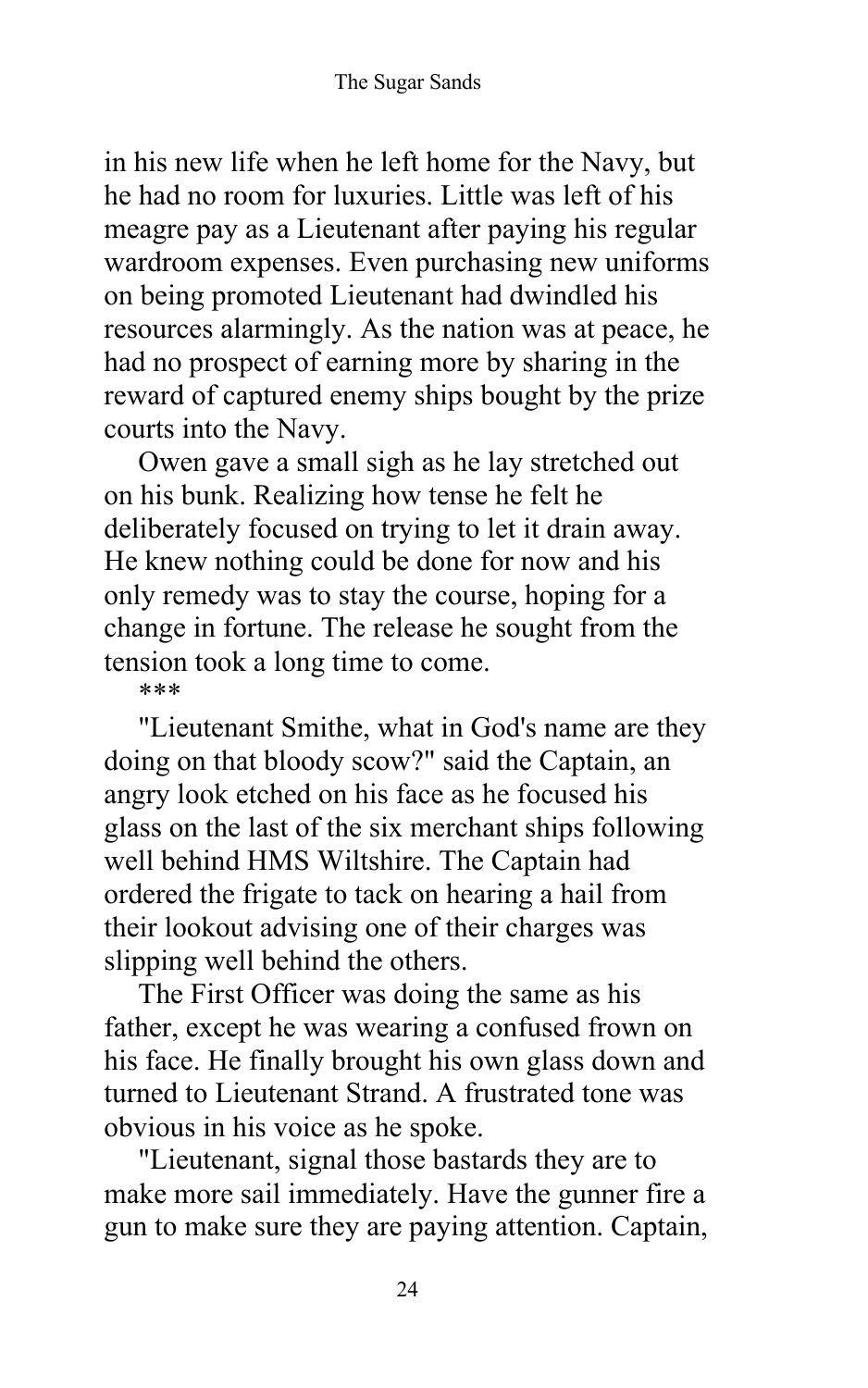I don't know what to make of this. I could understand having issues maybe once or twice, but this is the third time today."

Aware of how unhappy the senior officers were, the Second Lieutenant ensured the orders were swiftly carried out. The Captain grunted his approval, but a scowl remained on his face as he replied to his son.

"Well, if they don't get going there won't be a fourth time, because we will fall back and put a shot through their sails to show them who is in charge here."

The bark of the signal gun firing made both men raise their glasses once again, straining to see if their message had any effect. Lieutenant Strand and Owen were standing nearby on the deck and both followed suit. Silence descended for a moment as everyone focused on the scene, before Owen called out a warning.

"Captain! There was puff of smoke mid ship just now. I think someone on the ship fired a swivel gun."

"Yes, I believe he is right," said the First Officer. "I—good God, what is happening on that bloody ship?"

All of the officers stood open-mouthed in shock as the merchant ship fell away from the little convoy in complete disarray, her sails shivering badly. Two of the yards were unable to bear the strain and snapped off, bringing a tangle of rigging crashing to the deck. The Captain let loose a stream of angry curses as he snapped his telescope shut. Finally mastering himself, he turned to the First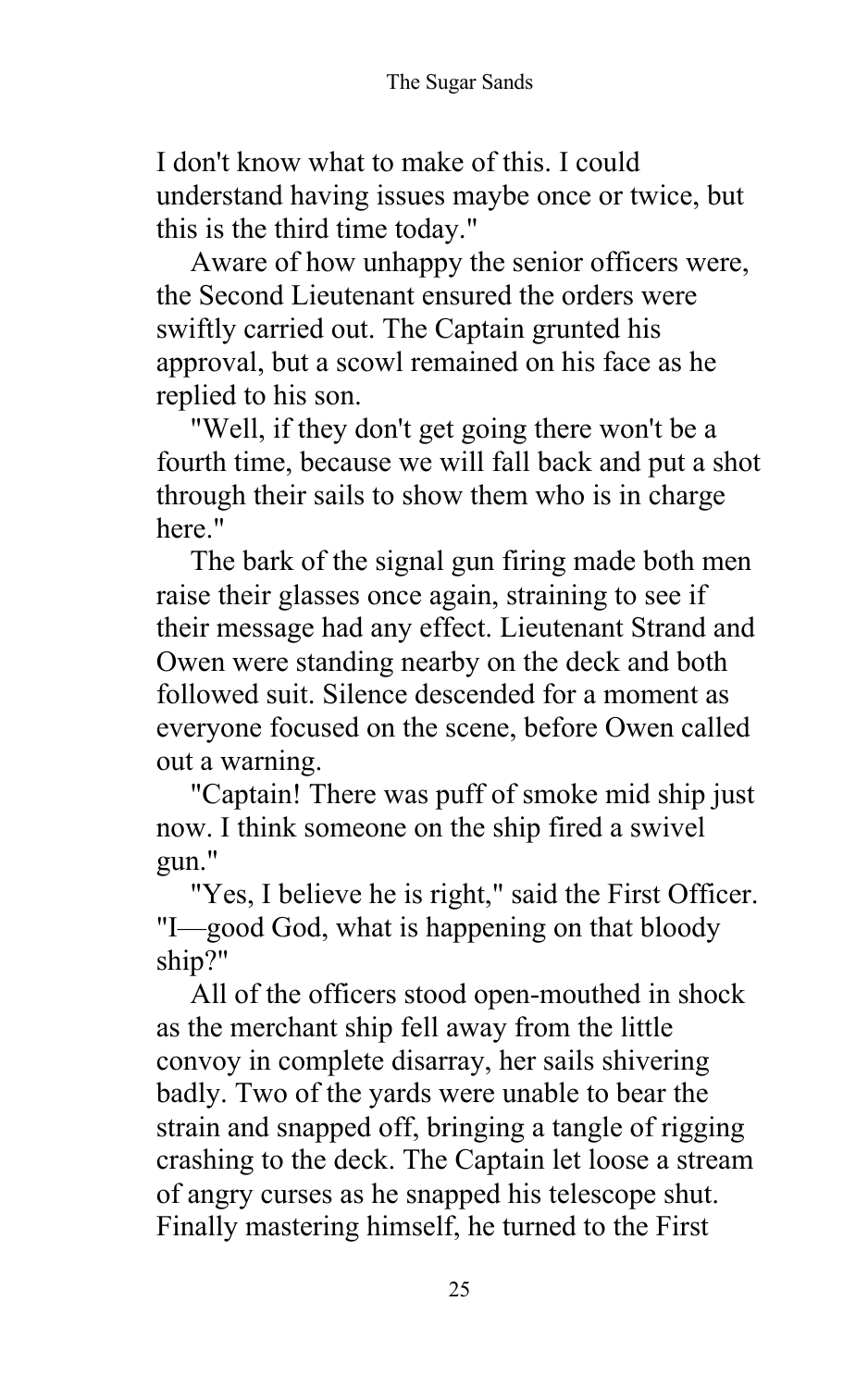Officer.

"Bloody lubberly idiots. Lieutenant Smithe, bring us about. Signal the rest of the convoy to heave to while we run down and sort this mess out. So much for making good time to Jamaica. Lieutenant Spence, take Midshipman Smithe and find out what these incompetent bastards are doing. Take Sergeant Dawes and a party of his Marines with you as well. If they are busy shooting at each other, you may need to bash some heads. I'll be in my cabin."

The Captain turned and stalked away toward his cabin before stopping near the entrance. He turned back to glare at Owen.

"And Lieutenant Spence? When I say bash heads, I do mean you will bash heads. I am talking about the first sign of obstinance. I'll have none of your mollycoddling these fools and I don't care about the fact they are civilians. I want this convoy back underway immediately, you hear?"

"I understand, sir," said Owen, but the Captain was already marching back to his cabin.

Ten minutes later the Wiltshire was stationed a hundred yards off the starboard side of the badly wallowing merchant ship. Wary of what they might find, Owen made certain the boarding party was heavily armed and ready for anything. As they rowed closer Owen was able to study the ship better, having had little time to do so before the convoy sailed.

The ship was named *The Perfect Lady*, but up close she failed miserably at living up to her name. Even at a distance Owen was sceptical about how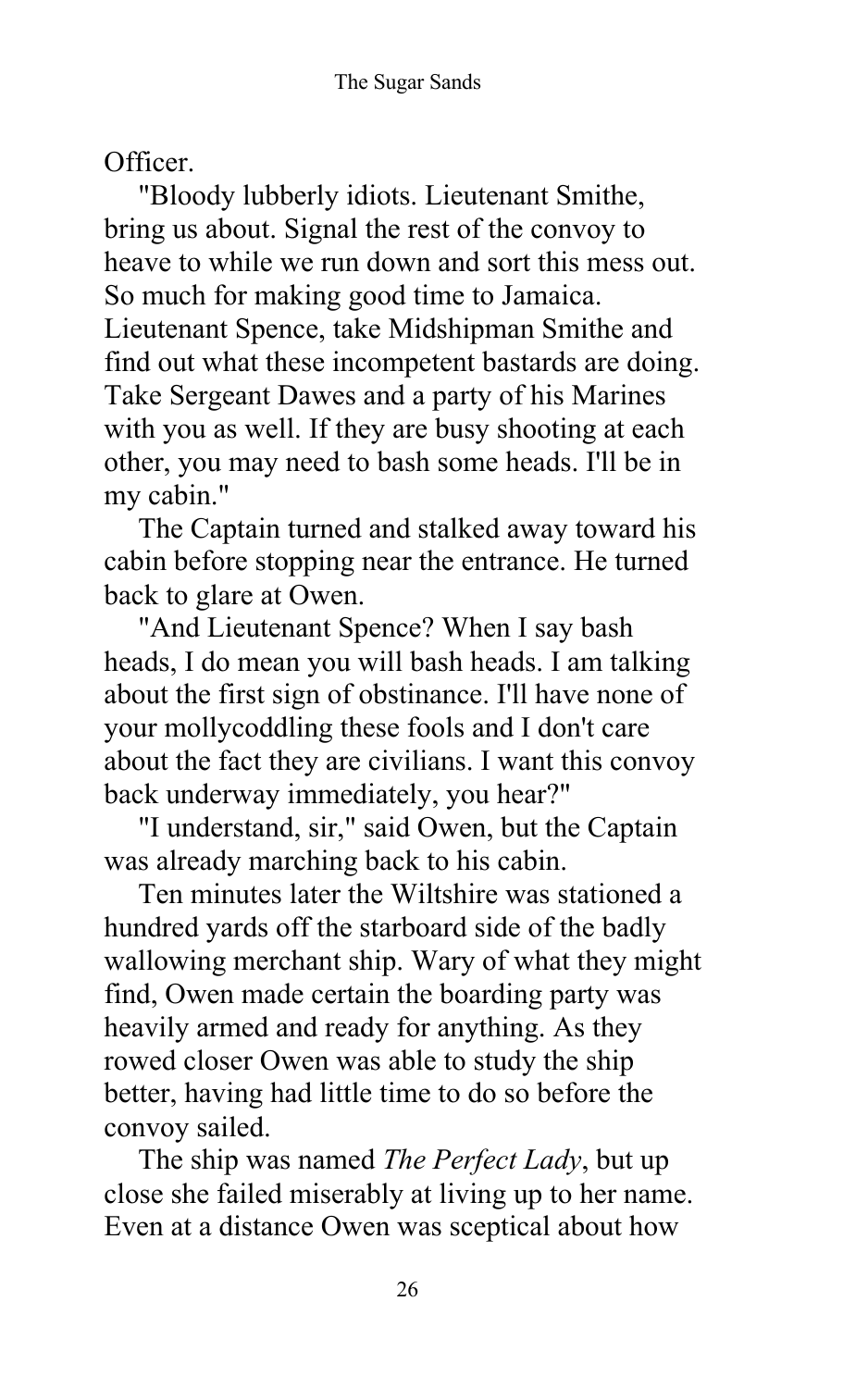well maintained this shabby looking old ship was. She was in dire need of fresh paint and, in Owen's experience, this was almost always a tell-tale sign of other problems to be found. Reaching the ship's side, Owen grabbed the rope ladder of the floundering ship with some difficulty. Once he had a firm grip, he barked out orders before he began making his way up the side.

"Right. Marines to follow me smartly. Everyone at the ready, please. God knows what we are going to find here."

Owen couldn't believe the scene before him once he made his way over the railing and steadied himself. The entire main deck was a muddled shamble of tangled rigging, broken spars, and torn sails. In the waist of the ship Owen could see four dead sailors lying in pools of their own blood, undoubtedly the result of a blast from the swivel gun set on a railing at the top of the stairs leading to the quarterdeck. Yet more dead men were strewn about on the quarterdeck itself.

The only living men in sight were sitting clustered around the mainmast. One of them eyed him with a bleary look as Owen approached. With effort he attempted to struggle to his feet. The sailor almost fell on his face as he did, as he was unwilling to let go of the half empty bottle of rum in one of his hands. Blood stained his clothes in several spots, but none of it appeared to be his own. A cutlass dark with drying blood on the blade lay near where he had been sitting. He looked down at the others lying on the deck.

"Avast, lads, thank God, for the Royal Navy is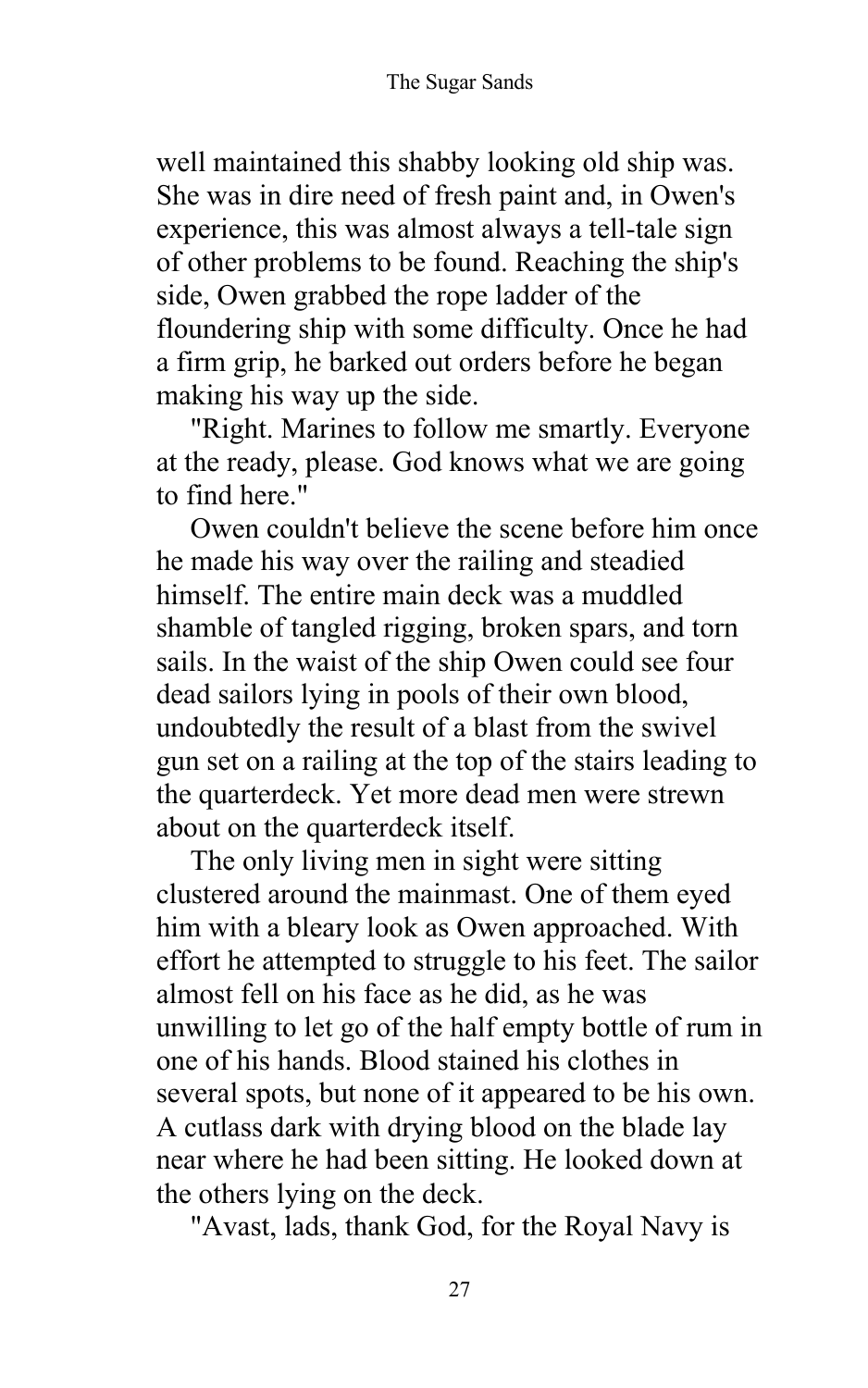here to save us. Get on your feet."

Finally steadying himself with one hand on the mast he took a quick swig from the bottle before turning to look at Owen, grinning innocently and slurring out a further few words.

"Aye, we've had a right bad time of it, Captain."

"You are drunk. Put the bottle down and listen to me. I am Lieutenant Spence of *HMS Wiltshire*. Who are you and what in God's name is going on here?"

While Owen was speaking a second man struggled to his feet and tried to take the bottle from the sailor Owen was talking to. Owen intervened, grasping the bottle himself and hurling it overboard. An outraged look appeared on the second sailor's face and he made to throw a punch at Owen, which was easily dodged. Owen kicked him hard in the groin and the sailor fell to the deck, vomiting profusely where he lay. With him out of the way Owen reached out and grabbed the first sailor by his shirt to pull him closer. The reek of sweat, stale breath, and the overpowering scent of cheap rum almost made Owen gag.

"Answer me, damn you, or you will be puking on the deck like him."

The sailor's eyes bulged in fear as he stammered out a response.

"Sir, I am able seaman John James. The Captain and the First Mate tried to murder us all, I swear it. You see for yourself the swivel gun set on the quarterdeck, right? They used it on those dead men over there. We had no choice but to defend ourselves. Sir, they were tyrants. This ship has been a living hell."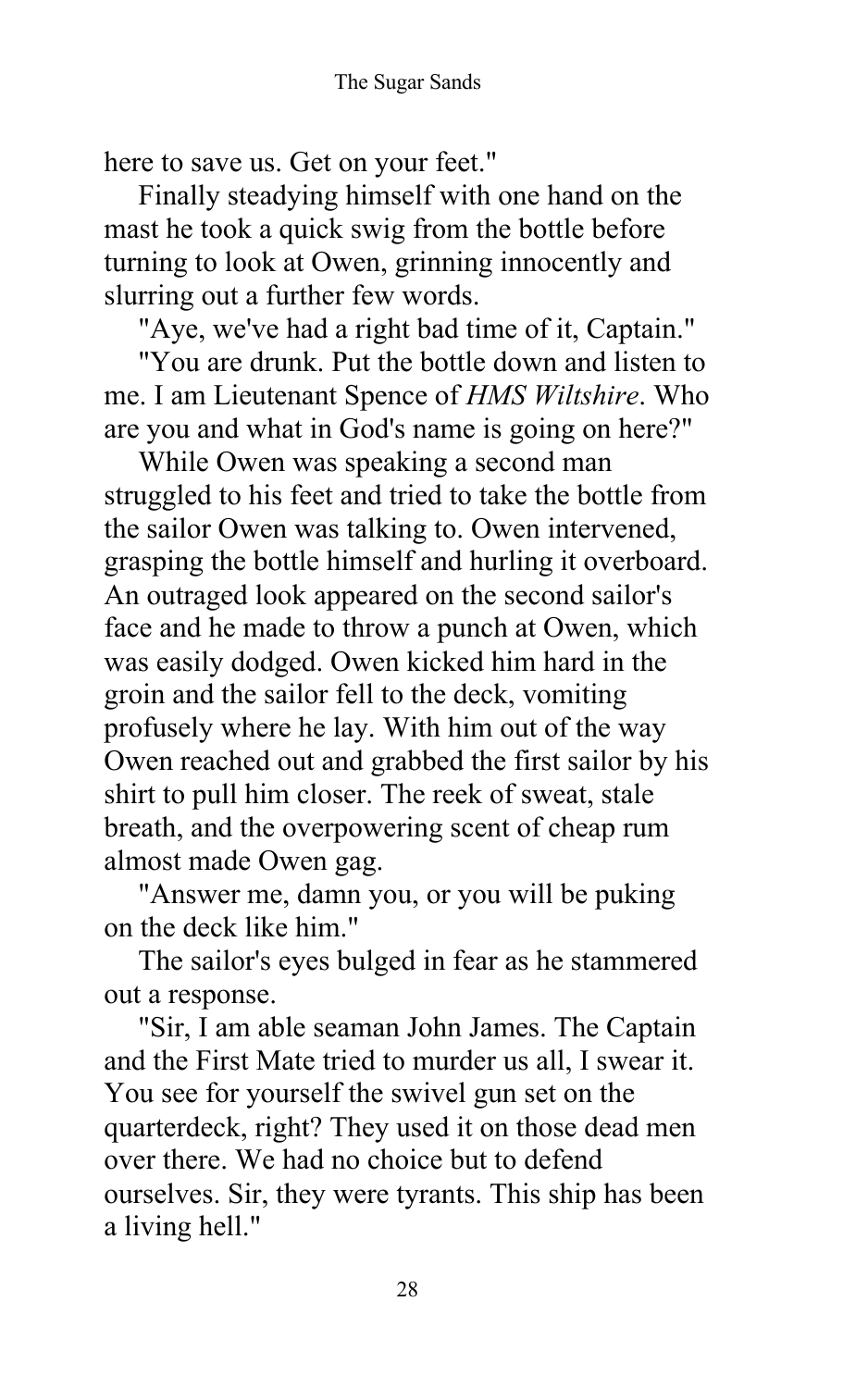Owen was silent for a moment before shaking his head in dismay.

"You imbecile. You have just condemned yourself, because what you are talking about is called mutiny."

Owen shoved the sailor away from him and he stumbled as he fell back, landing hard on the deck with a shocked look on his face. Owen turned to the men waiting behind him, focusing on the Marine Sergeant first.

"Sergeant Dawes, detail a couple of men to guard these fools. If they can find some chains to load them down with then by all means use them. The Captain will decide what to do with this lot. You and the rest of your men are to search the rest of the ship in case there are more of them. If you find more, bring them here and load them down with chains too. Mr. Smithe, have Midshipman Green in the cutter waiting below row back to the ship. He is to request the Captain send our carpenter and a working party to clean this mess up so we can get the ship underway. He can also tell him this appears to be a mutiny and we are still actively investigating. When you have done this you will join me in searching the Captain and First Mate's quarters to see if we can learn more."

As he was finishing speaking the sailor John James struggled back to his feet and made to grab his Owen's shoulder to talk to him again.

"Sir, it wasn't like that, I—"

One of the Marines saw him coming and smashed the butt of his weapon into the man's midriff to stop him. The sailor crumpled and fell to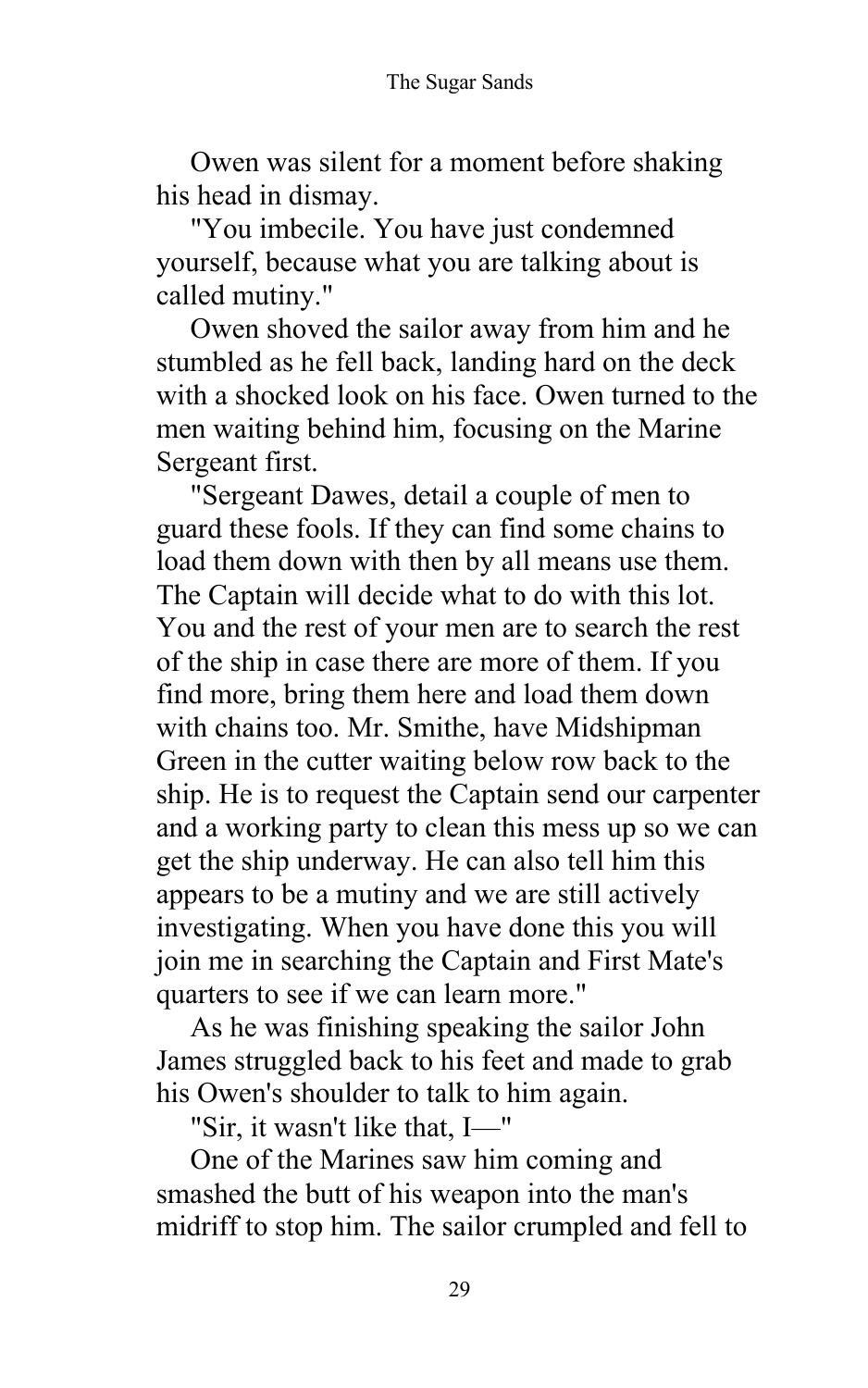the deck clutching his middle with a groan of agony. The men around Owen began dispersing in all directions. Owen gave the prisoners no more thought and strode over to mount the stairs to the small quarterdeck. He found yet more bloody carnage, as four additional dead bodies were strewn about the deck. All of them bore vicious slash wounds from cutlasses, although one had been run through by a much finer, bloodied sword still in the hand of the man Owen presumed was the dead Captain.

Owen sighed and looked back at the swivel gun pointing into the waist of the ship. These small, portable weapons could easily be mounted anywhere on a railing of a ship and their normal use was against external threats. Because this one was obviously placed to defend against an internal threat spoke volumes, but it changed nothing. Mutiny was mutiny. Midshipman Smithe came up and saluted as Owen was searching the pockets of the dead Captain. He found what he was looking for in the form of a small chain around the man's neck with a key.

"Mr. Green is on way back to the ship, Lieutenant. Orders?"

"Nothing we can do but try and learn more. I expect what this sailor told me will be enough to damn them all, but we must be thorough and do our job, Mr. Smithe. We need to search the cabins and see if we can find a log or a journal to tell us more. I am thinking this key may help. Let's go."

Going below they soon found what was clearly the First Mate's sparse quarters, while Owen was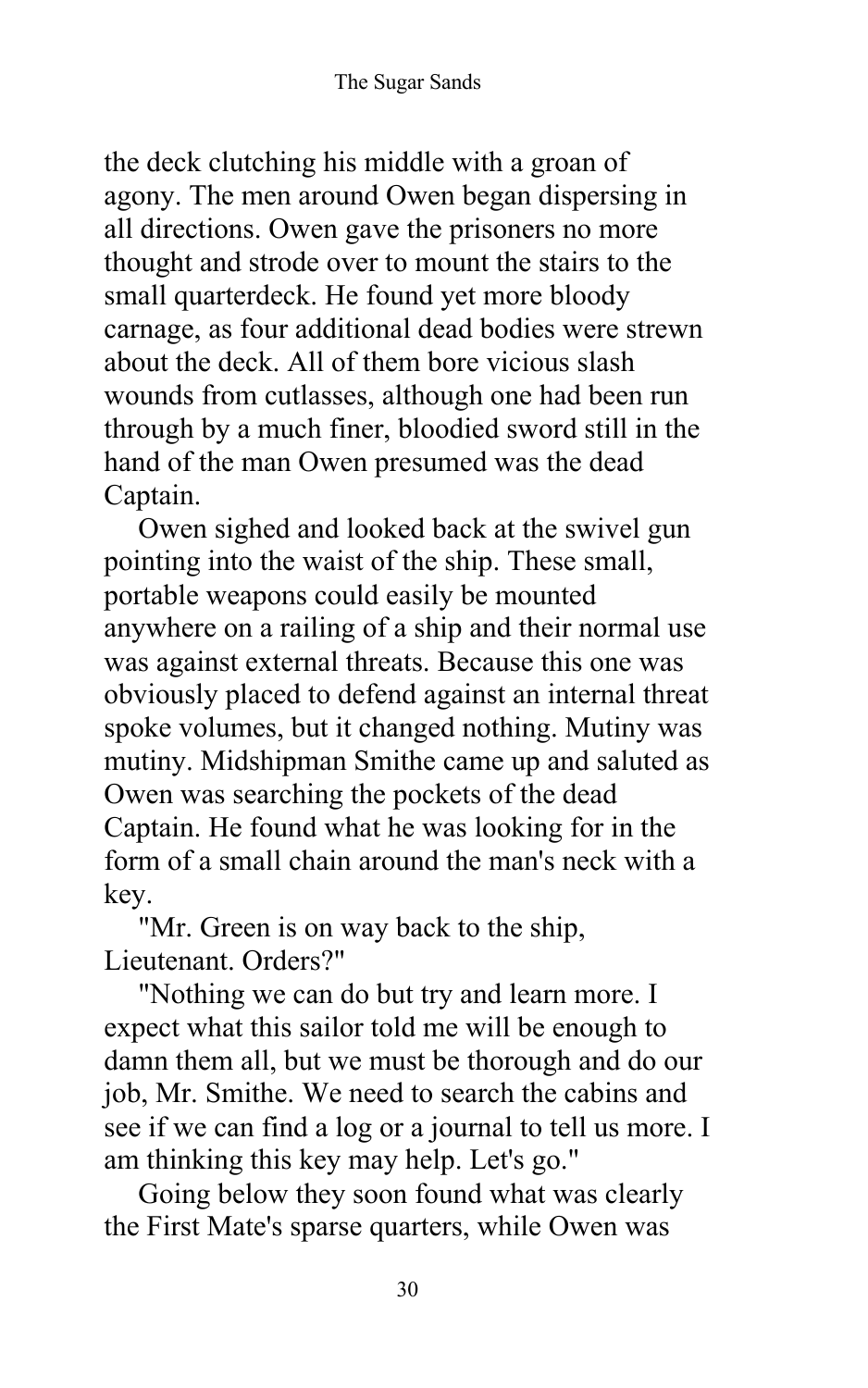certain the next cabin aft had to belong to the Captain. After a quick look around, he ordered Smithe to do a thorough search of the First Mate's quarters and then join him as he went onward.

Owen frowned when he found the Captain's cabin to be as bereft of belongings as the First Mate's, but he realized this would be in keeping with the poor condition of the ship itself. Owen surmised this was a man living on a knife edge, perhaps only a few steps away from life in a debtor's prison. A ship in such poor condition would be an obvious sign to all but the most desperate men the Captain would pay little, thus attracting the kind of men for the crew who would need harsh discipline to keep them in line.

Finding little of consequence in the man's few belongings Owen turned his attention to the small desk. Most of the drawers held nothing more than normal writing supplies, but the key unlocked one holding what Owen was looking for. He reached in and pulled out a book Owen was certain would be the ship's log, a second small notebook, and a small but heavy bag clinking with the sound of coins. Midshipman Smithe came in as Owen was studying the small notebook.

"Sir, there was nothing of consequence in the First Mate's cabin."

"Right, well, this is what the key unlocked for us. Have a look at the log to see if you can find anything while I deal with this."

"Is that a bag of coins, sir?" said Smithe as he began leafing through the log.

"Hmm? Oh, yes. I doubt there is much in it. This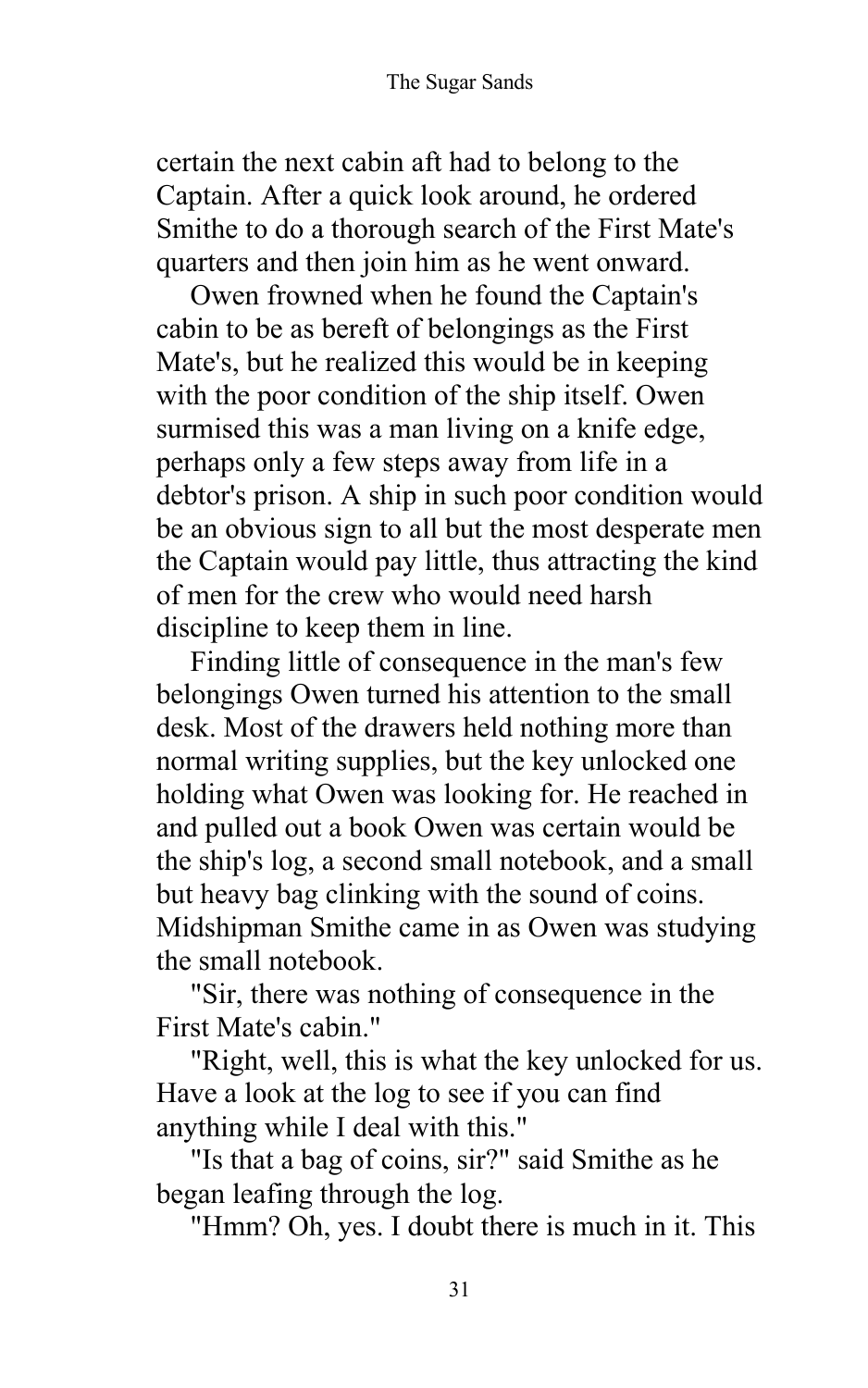notebook seems to be a personal diary, but he is a man of few words. I don't see anything in here raising alarm. Anything of interest in the log, Mr. Smithe?"

"No, sir," said Smithe, quickly leafing through the pages. "This looks to be just the usual navigational notes one would expect. No mention of problems with the crew or even punishment."

"Strange. Right, let's be off."

As he finished speaking a Marine stuck his head in the door.

"Lieutenant? The Sergeant is still below finishing the search, but he is almost done. I am to report a few other men were found below. They were passed out from the drink. They have been brought on deck with the others."

"Thank you. You can tell him I will meet on deck shortly if you see him."

"Shall we bring all of this with us, sir?" said Smithe as the Marine left.

Owen mulled it over for a brief moment. "No, we put it all back in the drawer. The Captain will want to decide what we are going to do."

Owen locked it all back in the drawer, leaving the key in the lock. As they left the cabin Owen looked at Smithe.

"Right. I'm going back on deck to sort this mess out. Find the Sergeant and have him post a Marine to guard the cabin, then report to me on deck."

"Sir," said Smithe, saluting as Owen carried on down the corridor and up the steps to the open deck.

By the time Owen made his way back to the deck the working party from the ship was climbing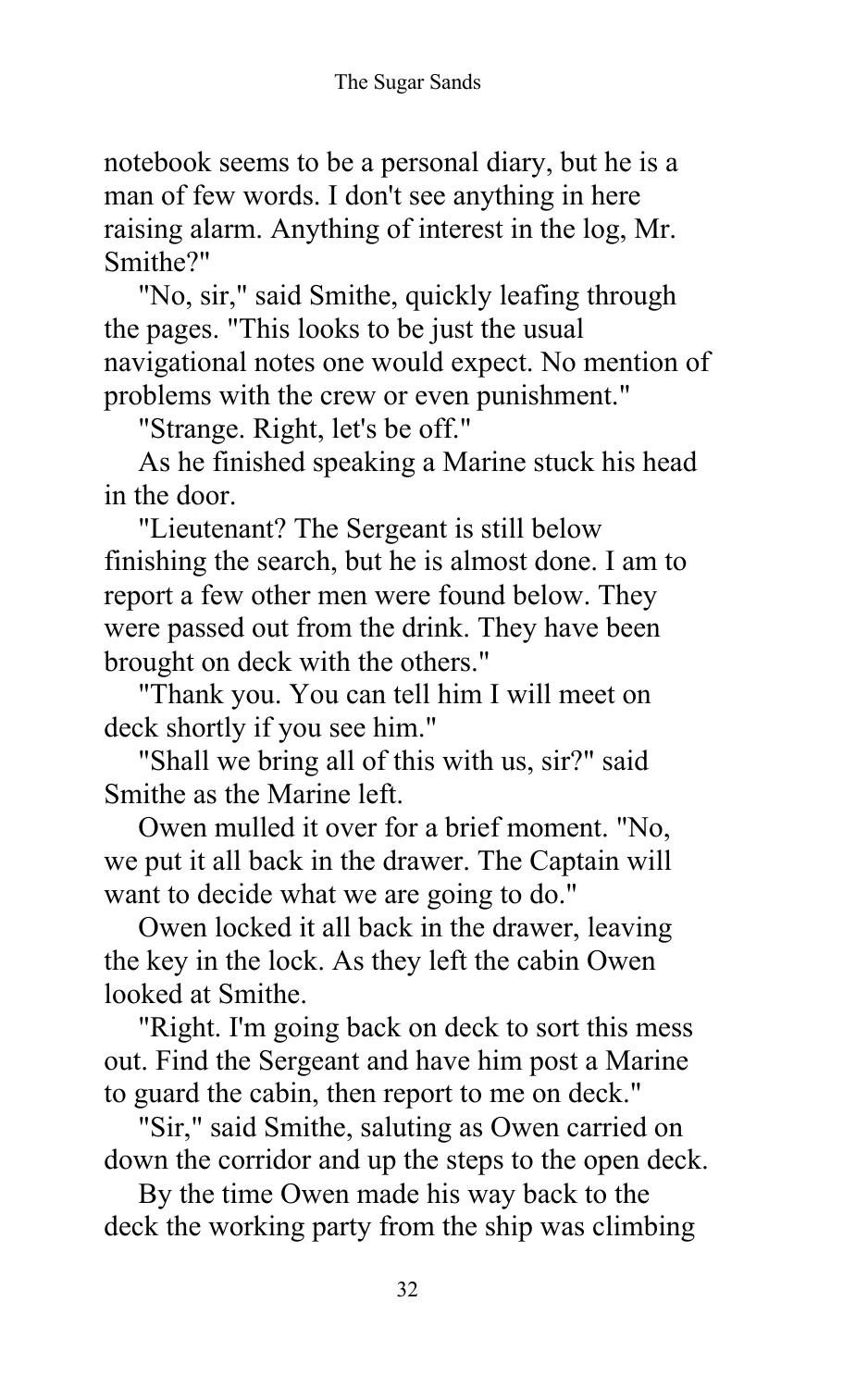aboard. Lieutenant Strand had joined the party at the Captain's request, a sign of unhappiness over what was being reported to him. The two officers were soon deep in discussion with the carpenter over what he was seeing. Almost thirty minutes later Lieutenant Strand shook his head and turned to Owen.

"Well, there's nothing for it. This is a bloody mess and I think it will take far too much time to make effective repairs at sea. We will have to take it in tow. You've done enough over here Mr. Spence. Take Mr. Smithe back with you and report to the Captain. I will stay here and supervise with Midshipman Green. It's going to be a slow voyage to Jamaica."

A half hour later Owen was standing in the Captain's cabin making his report. As he finished the Captain slammed a fist on the desk in frustration.

"My God, civilians. You are certain we have no choice but to take them in tow, Lieutenant?"

"Sir, both myself and Lieutenant Strand agree with the carpenter's thinking. The merchant ship has no spare supplies. We would have to use our own stores to make temporary repairs. Even if we did, she would be limping along."

"Damn, damn, damn. Well, I shall make it clear to the Admiral where the fault lies for the delay in our arrival. And the bloody mutineers?"

"They are now in chains in the hold and awaiting your decision, sir."

"Much as I would love to string them up on what is left of their yards, we will leave it for the civilians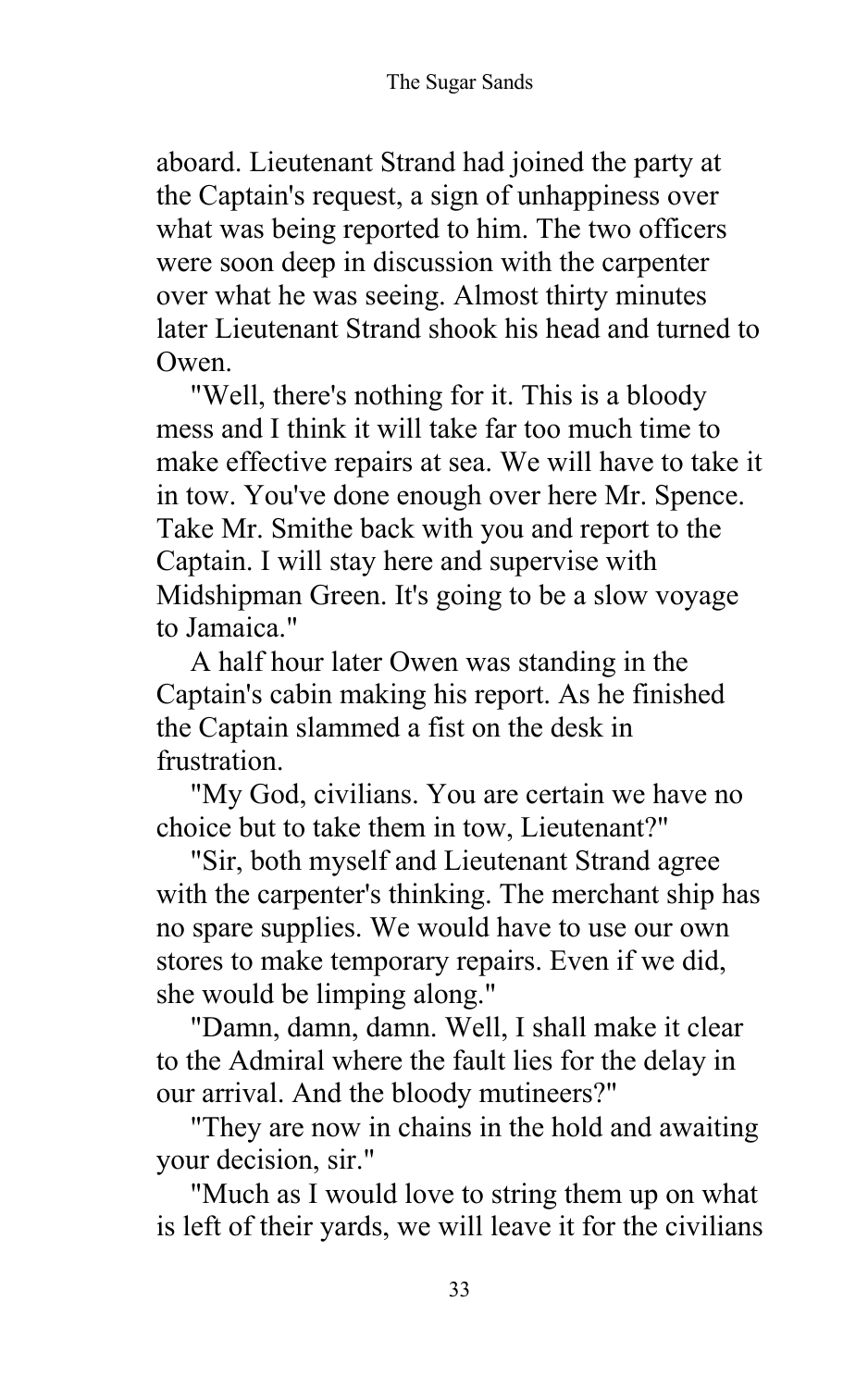to decide. You are dismissed."

With *HMS Wiltshire* a hive of activity taking *The Perfect Lad*y in tow, Owen had little time to focus on anything but the task at hand. He was about to go off watch for some much-needed rest after the job was done when the First Officer appeared beside him. Owen had come to recognize when the man was angered, and he sensed it immediately from the frozen look on his face.

"Mr. Spence. I have a disturbing report about you."

"Sir?"

"I confess I am having difficulty believing this about a Royal Navy officer, but I trust you understand when I am told an officer has stolen something which does not belong to him, I will investigate."

Owen's jaw dropped. "Stolen something? Sir, I have no idea what this is about."

"Mr. Spence, I am told there was a bag of coins in the Captain's cabin on that ship. It was in a small brown coin pouch with a draw string. I am further told you were observed pocketing this. Where is this bag and why did you not report it?"

Owen was shocked, but with effort recovered himself.

"Sir, it is true there was a small bag of coins in the drawer where the Captain kept his log and his diary, which I told the Captain I had examined. I mentioned to him we left everything where it was found. A Marine was posted to guard the cabin. I swear to you I did not take the money."

"Really. Well, if this is the case then you will not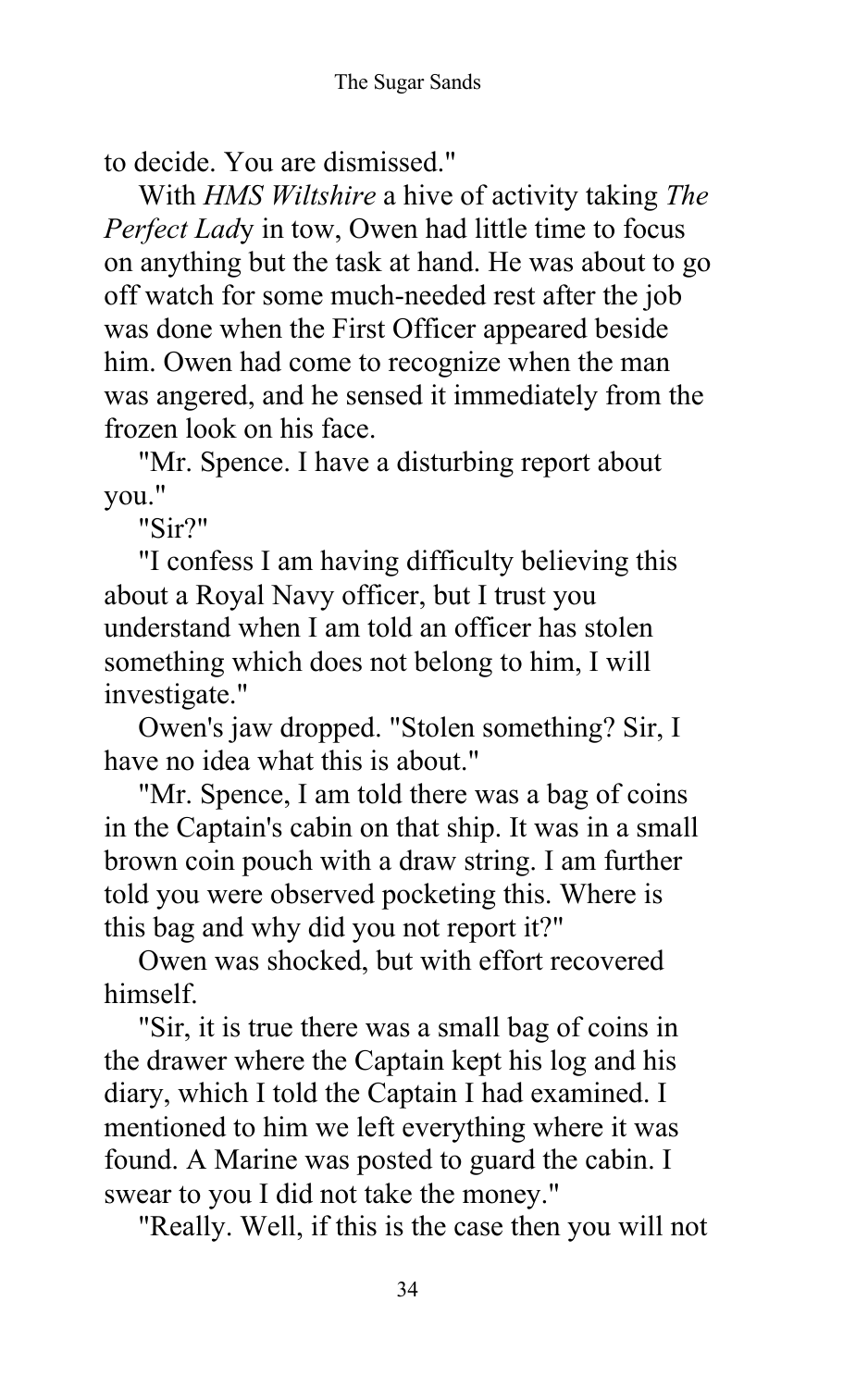object to a search of your belongings."

"Of course, sir. Please, let's proceed."

After making their way below Owen gestured at his meagre belongings in his bunk and stood to the side as Lieutenant Smithe worked his way through it all. The Lieutenant briefly examined the money in Owen's locked desk, but he soon left it for Owen's money was in a dark green bag. The last item he chose to search was the duffel bag. The Lieutenant stiffened as he reached the bottom and turned to look at Owen before pulling a bag out, holding it up for inspection. Owen stared open-mouthed, not believing what he saw, for this was the same bag from *The Perfect Lady*.

"Let's go, Mr. Spence. We will discuss this with the Captain."

Owen followed the First Officer aft and saw Midshipman Smithe standing off to the side on the quarterdeck, wearing the same knowing smile Owen had come to loathe. Owen was thinking furiously as they went and in a flash it all became clear. Unable to resist he stalked over to him, steaming with anger. In a grating, low voice Owen made certain only the Midshipman would hear him.

"You evil little shit. This is your doing. I swear to God, you will pay for this."

"Mr. Spence! Get back here this instant." barked Lieutenant Smithe, after suddenly realizing Owen was no longer behind him. "Now, sir!"

\*\*\*

An hour later the breadth of the plot against Owen was laid bare. Midshipman Smithe testified to the Captain he saw Owen surreptitiously pocket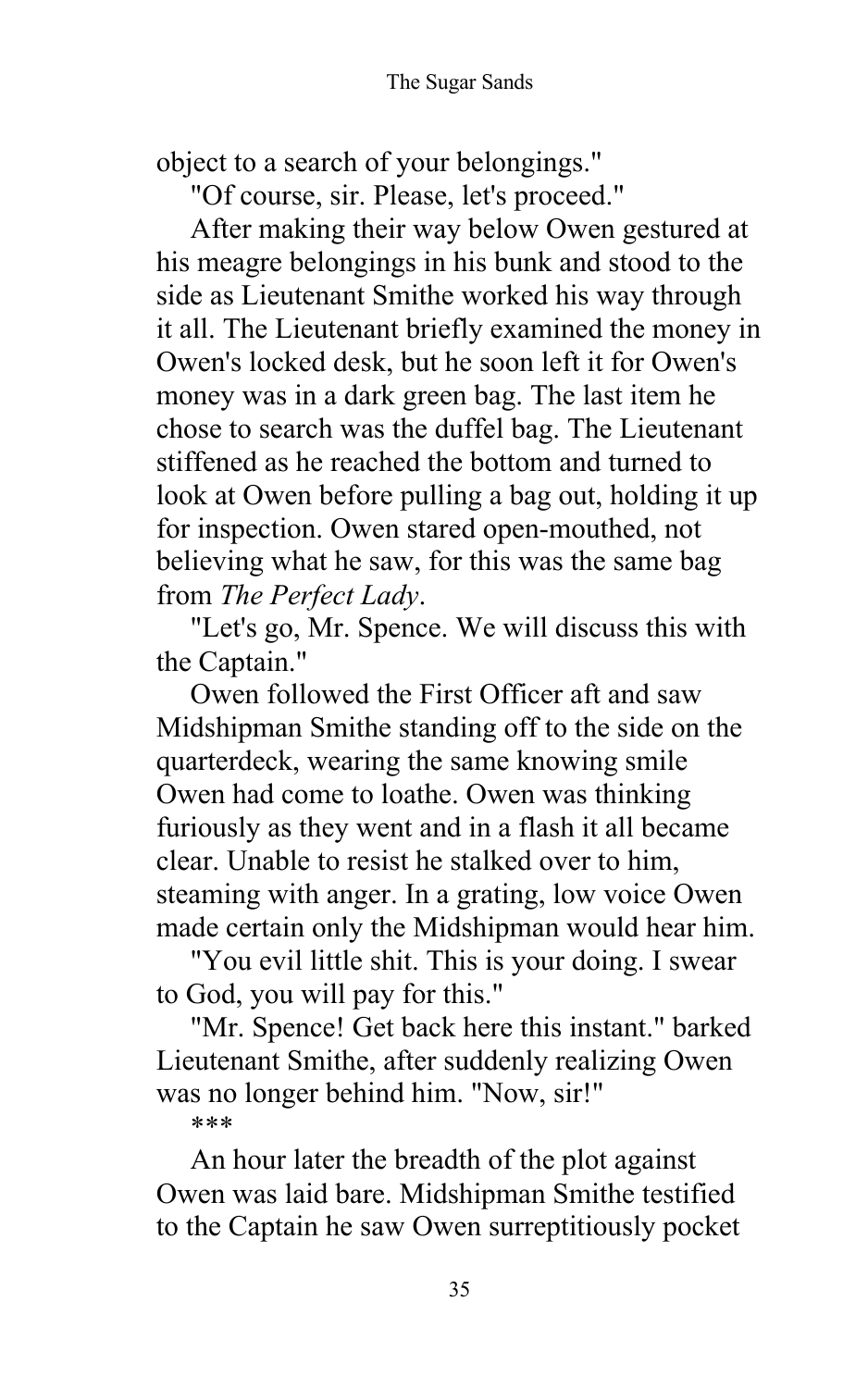the bag before leaving the cabin without knowing he was being observed. The Marine who poked his head in the door confirmed the bag now sitting on the centre of the Captain's desk was the same one he had seen on *The Perfect Lady*. Midshipman Green affirmed he was off duty in the officer's quarters and thought he saw Owen dash in briefly to rummage in his belongings after returning from the merchant ship.

Owen had stared hard at Midshipman Green as he spoke, but the young man refused to look at him. Owen understood why, for he was the youngest and most timid of the midshipmen on board. A scenario where Midshipman Smithe had either bribed or more likely threatened him into saying what he did was all too possible to imagine. Even as young as he was, Midshipman Green knew well where the power lay on board *HMS Wiltshire*. All Owen could do was to testify to what he knew was the truth, but it wasn't good enough for the Captain.

"Well, Mr. Spence. I have heard all I need to here. I believe I pointed out to you once before The Articles of War apply to you. This kind of behaviour is a breach of so many of them I hardly know which one to apply first. But as you are an officer, this requires a court martial. We will undoubtedly find sufficient Captains in Jamaica to convene one. I cannot have you continuing to serve until this is resolved. Lieutenant Spence will have a separate space prepared for you, as I'll not have your taint in the wardroom any longer. You will confine yourself to whatever space is prepared for you until we reach Jamaica. Now get out of my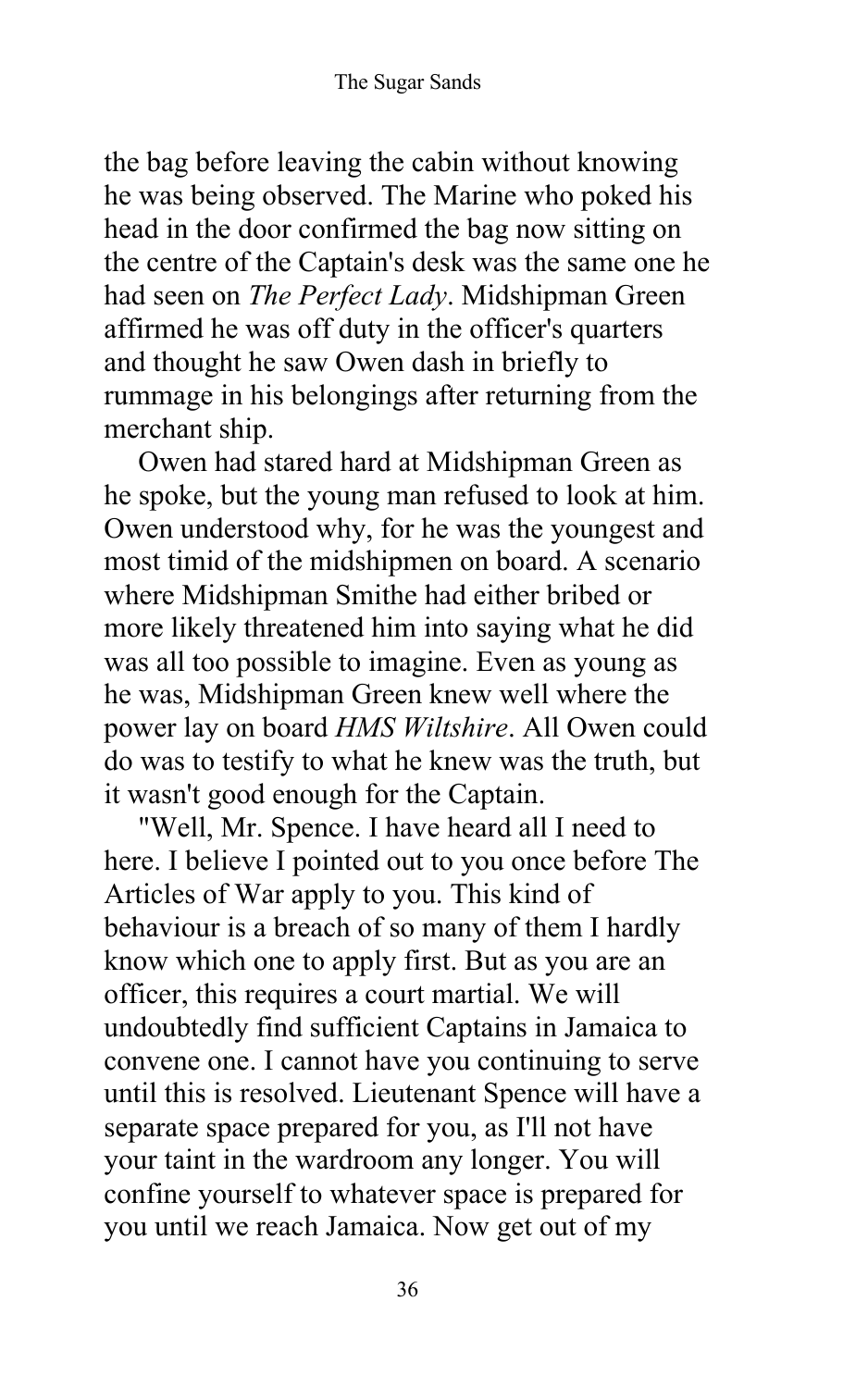sight and await the Lieutenant on deck."

"Sir," said Owen, saluting perfunctorily before turning to leave. As he did, he saw Midshipman Smithe standing behind the two senior officers where they couldn't see him. The young man openly smirked with glee at Owen for the barest moment. And as Owen walked out of the cabin, he heard the Captain speaking once again.

"Harold, we have a gap to fill because of this. I will make Francis here acting Lieutenant to help out until we reach Jamaica. With any luck the Admiral will see fit to find a ship for your own and we can make Francis's acting permanent."